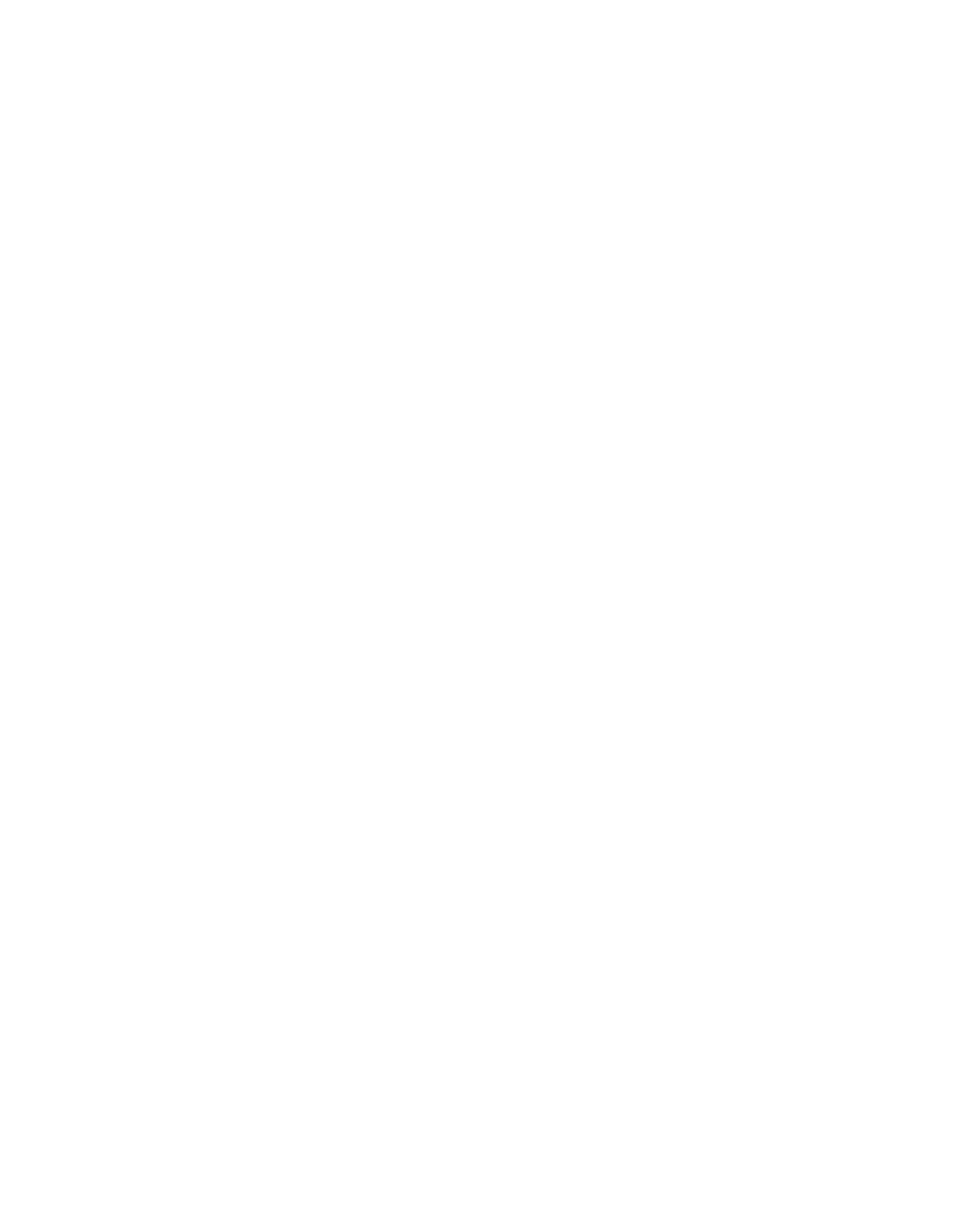# **TABLE OF CONTENTS**

Background and Methodology

Section 1: Basic Needs

- Section 2: The Right to be Safe
- Section 3: The Right to be You
- Section 4: The Right to Loving Relationships
- Section 5: The Right to Life Long Learning
- Section 6: The Right to Play and Be Physically Active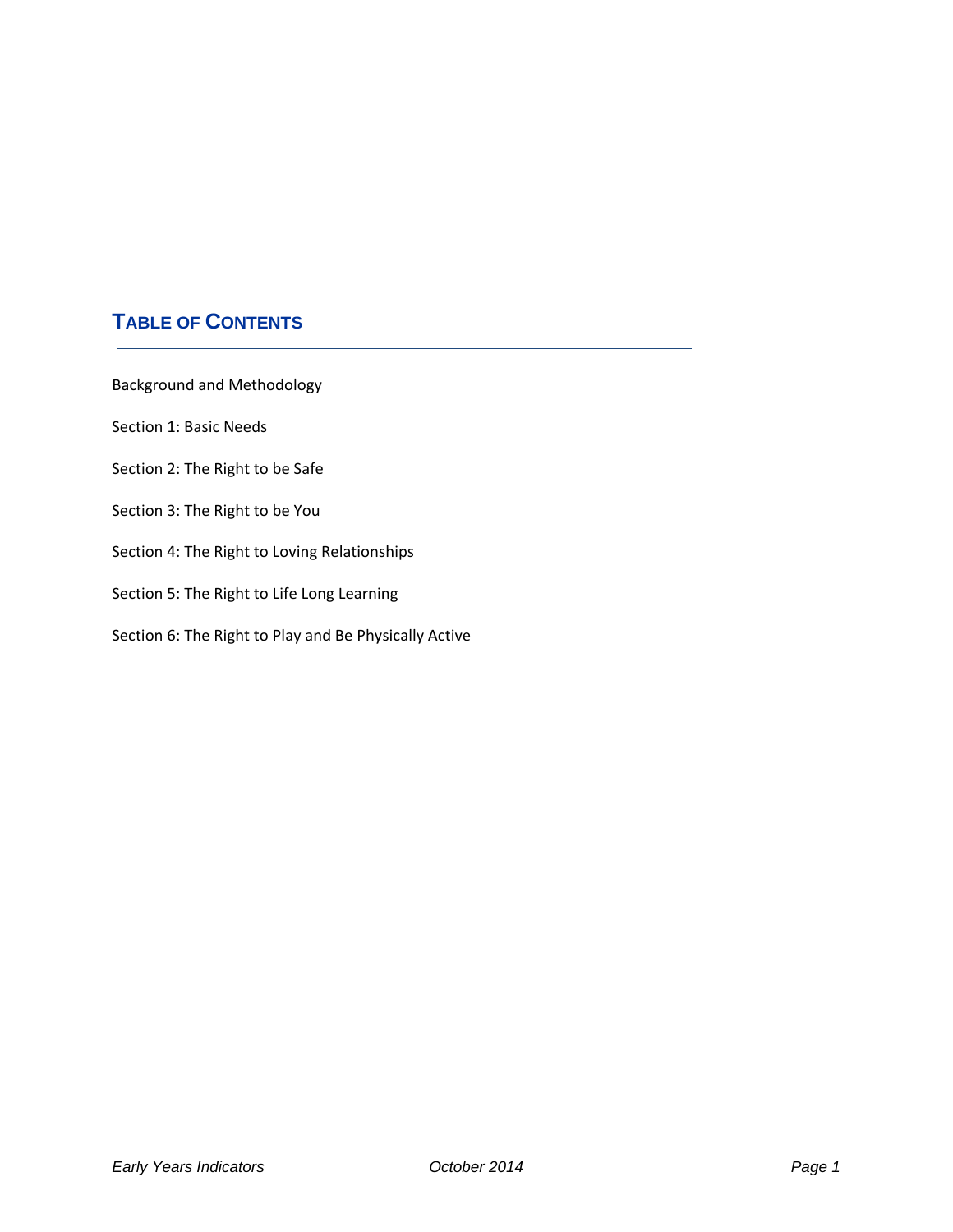#### **BACKGROUND, METHODOLOGY, DATA SOURCES**

The *Regina Regional Intersectoral Committee* (RIC) is one of ten committees located throughout the province of Saskatchewan. RICs develop and implement integrated service delivery responses to children, youth and families and work to further human services integration. In 2011, the *Data Working Group* of the RIC began the work of developing an annual indicators report that would describe the development environment for young children in Regina.

The *Data Working Group* engaged Doug Elliott, the principal of *QED Information Systems Inc.*, a Regina consulting firm and the publisher of *Sask Trends Monitor* to do the background research. This report is the result of that research.

The opinions expressed in this document do not necessarily represent those of the members of the *Data Working Group* or the organizations that employ them. Responsibility for the accuracy of the data and the validity of the conclusions reached remains with the author.

The indicators report was structured along the lines of the Regina Children's Charter<sup>1</sup> which enumerates eight "rights of the child".

- The right to have basic needs met
- The right to be safe
- The right to be you
- The right to belong
- The right to loving relationships
- The right to lifelong learning
- The right to play and be physically active
- The right to contribute

Each chapter provides some quantitative measures for one of these rights. Statistical information is more readily available for some of the children's rights than others. In particular, there are better data sources for the right to have basic needs met than for the right to have loving relationships. We were unable to devise quantitative measures for two of the eight categories – the right to belong and the right to contribute. The *Data Working Group* will continue to search for indicators to supplement those in this report.

The Data Working Group established some guidelines for this research. These guidelines along with other methodological notes are listed below in point form.

- The "early years" were defined to be children under six years of age although this was relaxed if data for that specific age group was not available.
- Statistical information from surveys was used if the information was reliable; administrative data sources were also tapped.
- The information was sought for children living in Regina City but this was relaxed to include the surrounding area if necessary. The information was not included if only provincial-level data were available. To keep the project practical, no breakdown by neighbourhood was attempted.
- The most recent information was included even if it was out-of-date.

-

<sup>&</sup>lt;sup>1</sup> Available at http://www.reginakids.ca/regina-childrens-initiative/resources/publications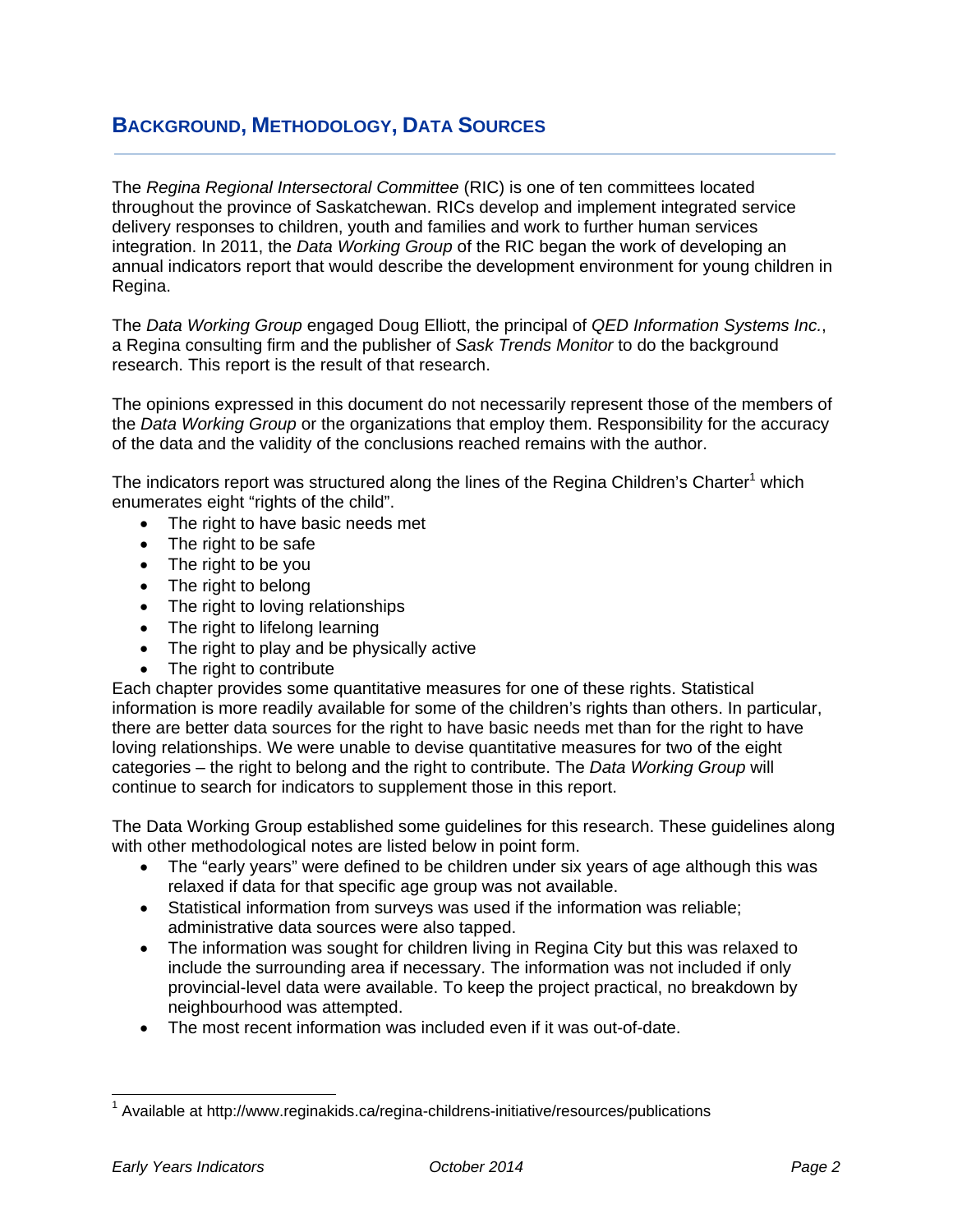- The statistics include both input measures (the articulation of the current state) and output measures (what is being done to address the situation). For example, the right to have basic needs met includes statistics about the input measure of food insecurity and the output measure of food bank usage.
- Monthly data were converted to annual figures on a calendar year basis if possible. Some administrative data were available only on a fiscal year basis.
- No attempt was made to compare the statistics with those for other cities.

According to the 2011 Statistics Canada census, there were 14,355 children under six years of age living in Regina City in May 2011. Some census data are only available for the Regina Census Metropolitan Area (CMA); there were 15,695 children under six years of age living in the Regina CMA (see map below).



**Regina City Compared with Regina Census Metropolitan Area**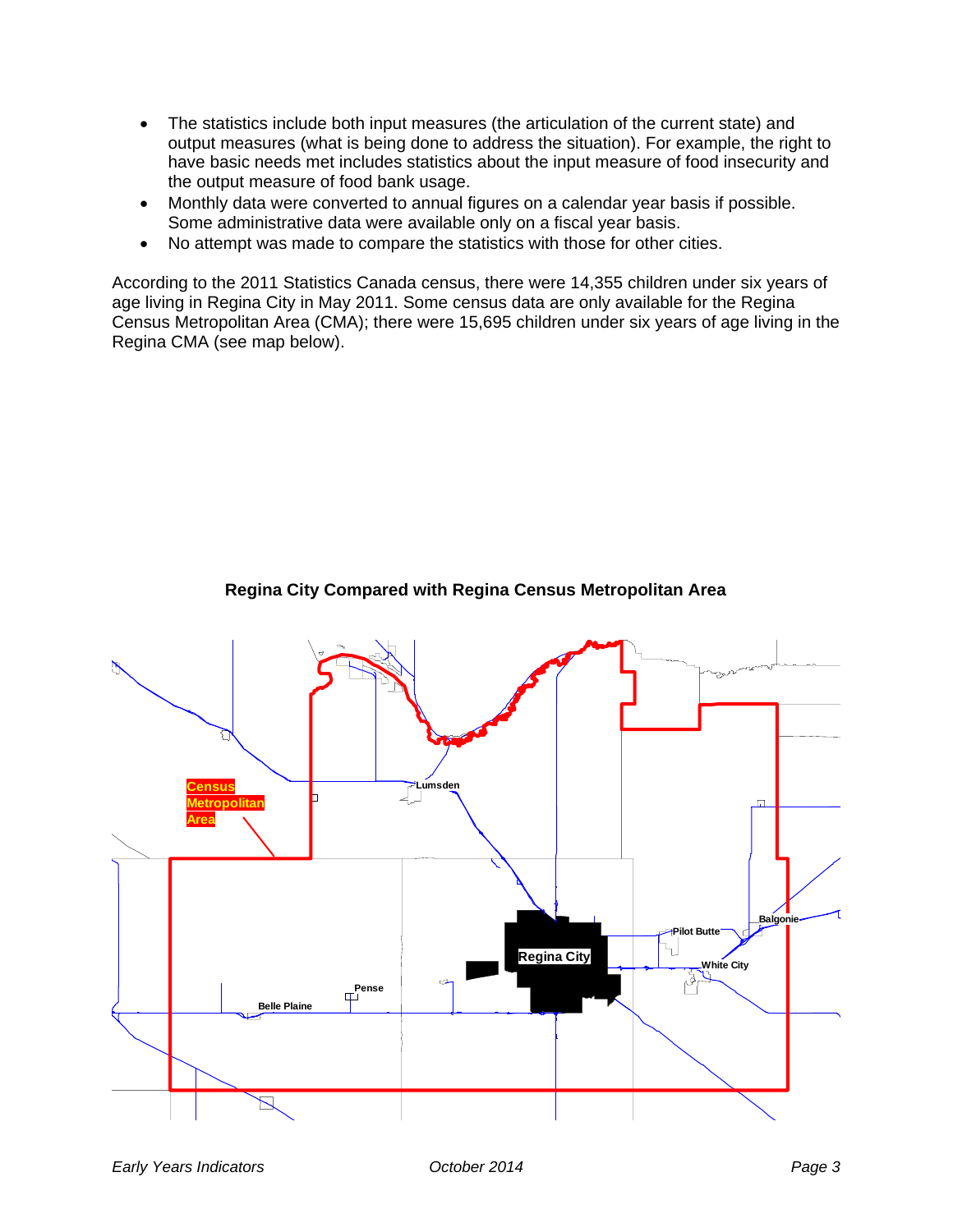#### **SECTION 1: BASIC NEEDS**

This section contains the indicators that describe the basic physical needs and health of young children in Regina.

The indicators in this category are listed below.

- Indicator 1.1 Food Bank Usage
- Indicator 1.2 Child Poverty rate
- Indicator 1.3 Access to Food Facilities
- Indicator 1.4 Average Family Income
- Indicator 1.5 Children in Families Receiving Social Assistance
- Indicator 1.6 Immunization Rates
- Indicator 1.7 Hospitalizations
- Indicator 1.8 Early Development Instrument Physical Health Domain
- Indicator 1.9 Teen Parents
- Indicator 1.10 Food Security
- Indicator 1.11 High Birth Weight
- Indicator 1.12 Low Birth Weight

Several other indicators were identified by the *Data Working Group* as potential measures for basic needs but we were not able to obtain the statistics for this report.

- Usage of the "good food box" by families with young children
- Children in poor quality housing
- Physician visits by young children
- Usage of school lunch programs
- A measure of dental health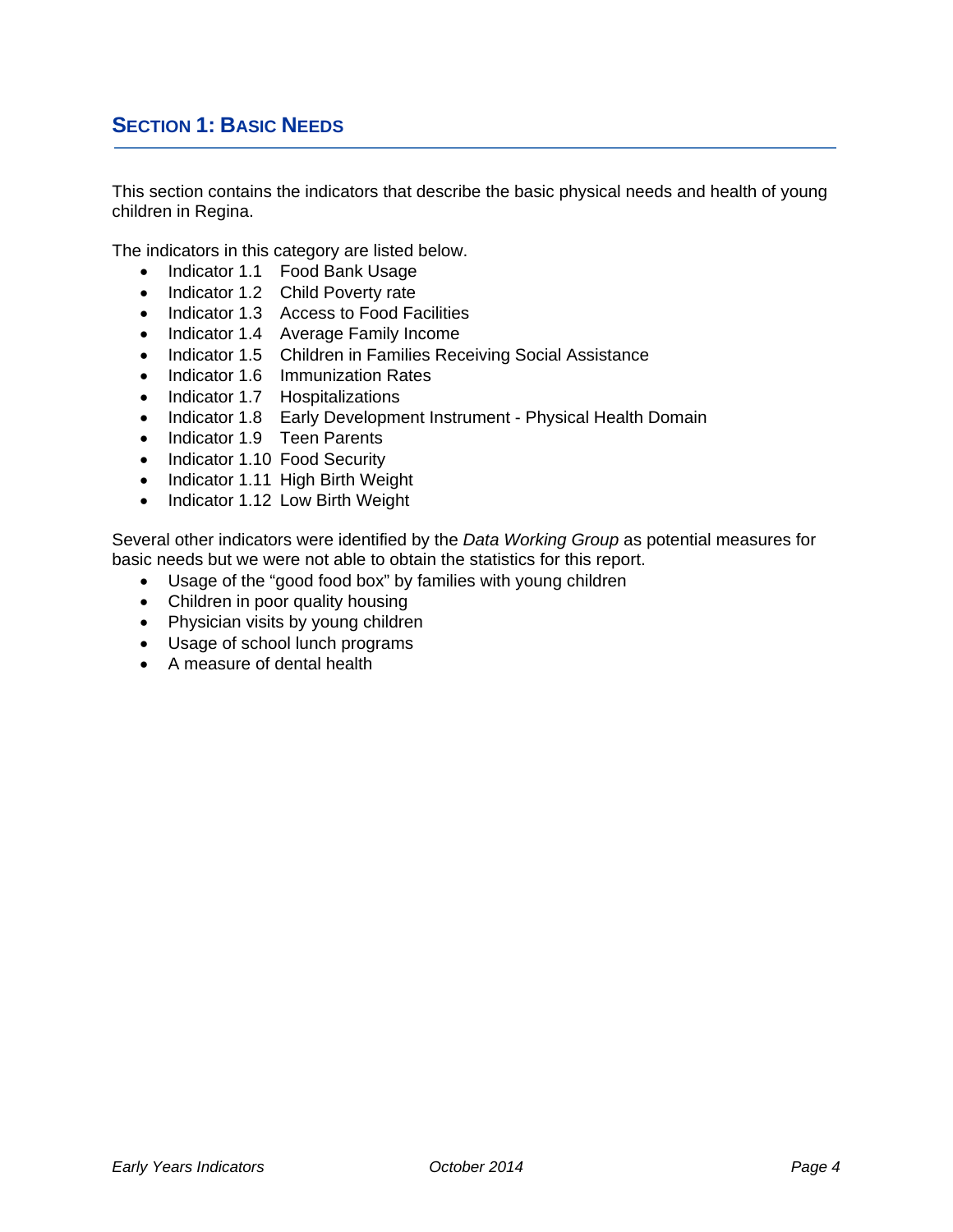#### **SECTION 1** BASIC NEEDS **INDICATOR #1.1 FOOD BANK USAGE**

Families with younger children often have economic difficulties and this can show up as a problem finding enough food for the family. The Regina Food Bank is a charitable community based organization working to eliminate hunger through nutritious food distribution, education and advocacy in cooperation with the community.

The Regina Food Bank collects some demographic information about the households that receive their food hampers. The data are available for the three calendar years from 2009 to 2011 and measure the number of children under six years of age in families that receive a food hamper. Note that many of these children would have received the service more than once.

The figures show that the number of young children receiving food hampers increased from 2009 to 2010 before falling back in 2011.



| Children Under Six Years of Age in Families Receiving Food Hampers from the Regina Food Bank |        |        |        |  |  |
|----------------------------------------------------------------------------------------------|--------|--------|--------|--|--|
|                                                                                              | 2009   | 2010   | 2011   |  |  |
| Number of children under six years of age in families receiving<br>food hampers              | 18.909 | 21.861 | 17.626 |  |  |
| Source: Regina Food Bank                                                                     |        |        |        |  |  |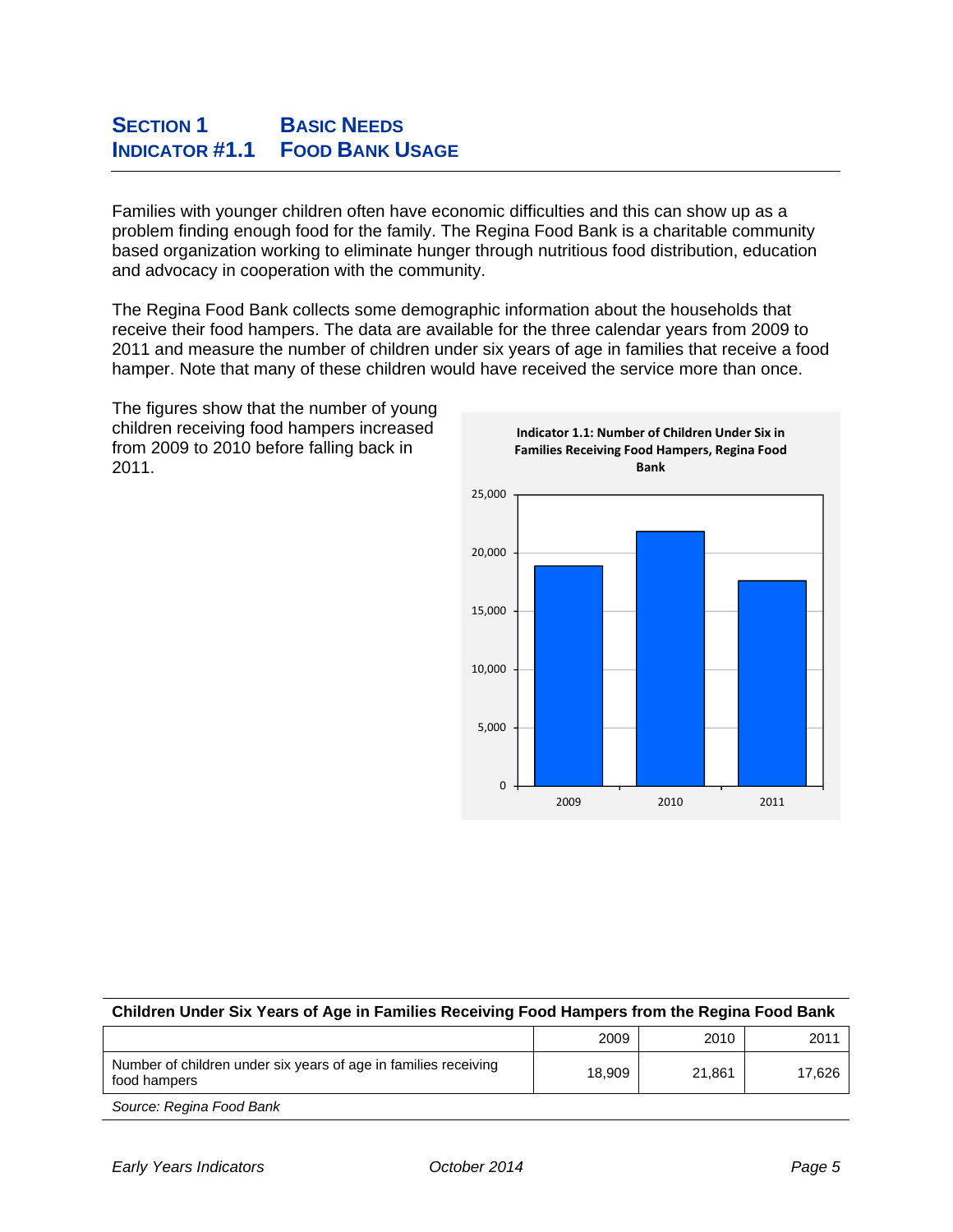#### **SECTION 1** BASIC NEEDS **INDICATOR #1.2 CHILD POVERTY RATE**

This indicator measures the number of children who live in households with low incomes. Prior to 2011, the "Low Income Cut-off" or LICO was used as a measure of poverty and, in fact, was often referred to as the "poverty line". Starting with the 2011 census, Statistics Canada replaced the LICO with the Low Income Measure (LIM). Both measures are actually measures of income inequality rather than absolute poverty. Households with incomes below the LICO/LIM typically spend a disproportionately large amount of their income on food, clothing, and shelter. They are often described as being in "straightened circumstance" rather than as being "poor". All persons including children are considered as having low incomes if the household income is below the LICO/LIM.

The LICO varied according to the size of the community and the number of persons in the household; the LIM also varies by household size but it is the same for all communities in Canada. The LIM is set at one-half the median household income. An example of the LIM in 2011 is \$39,860 for a four-person household.

The absolute number of children living in low-income households declined from 1996 to 2006 but this was mainly because the number of children was declining. The incidence of low income among Regina children was still very high at 23.4% in 2006, down from 28.5% in 1996. The LIM cannot be compared with the LICO but the proportion of children in households with incomes below the LIM is similar at 23.9% in 2011.



**Indicator 1.2: Incidence of Low Income, Children**

| United Vector in Regnia Ochous McGopontan Arca                                                      |          |          |          |          |          |
|-----------------------------------------------------------------------------------------------------|----------|----------|----------|----------|----------|
|                                                                                                     | 1991     | 1996     | 2001     | 2006     | $2011*$  |
| Number of children under 6 years of age                                                             | 17,905   | 16,305   | 13.750   | 12,650   | 14,495   |
| In households with before-tax income<br>below the low income cut-off (LICO) in the<br>previous year | 4,135    | 4,645    | 3,695    | 2,960    | $\cdots$ |
| In households with after-tax income below<br>the Low Income Measure (LIM)                           | $\cdots$ | $\cdots$ | $\cdots$ | $\cdots$ | 3,465    |
| Incidence of low income                                                                             | 23.1%    | 28.5%    | 26.9%    | 23.4%    | 23.9%    |

#### **Child Poverty in Regina Census Metropolitan Area**

*\* Regina City rather than the Regina CMA Source: Statistics Canada Census*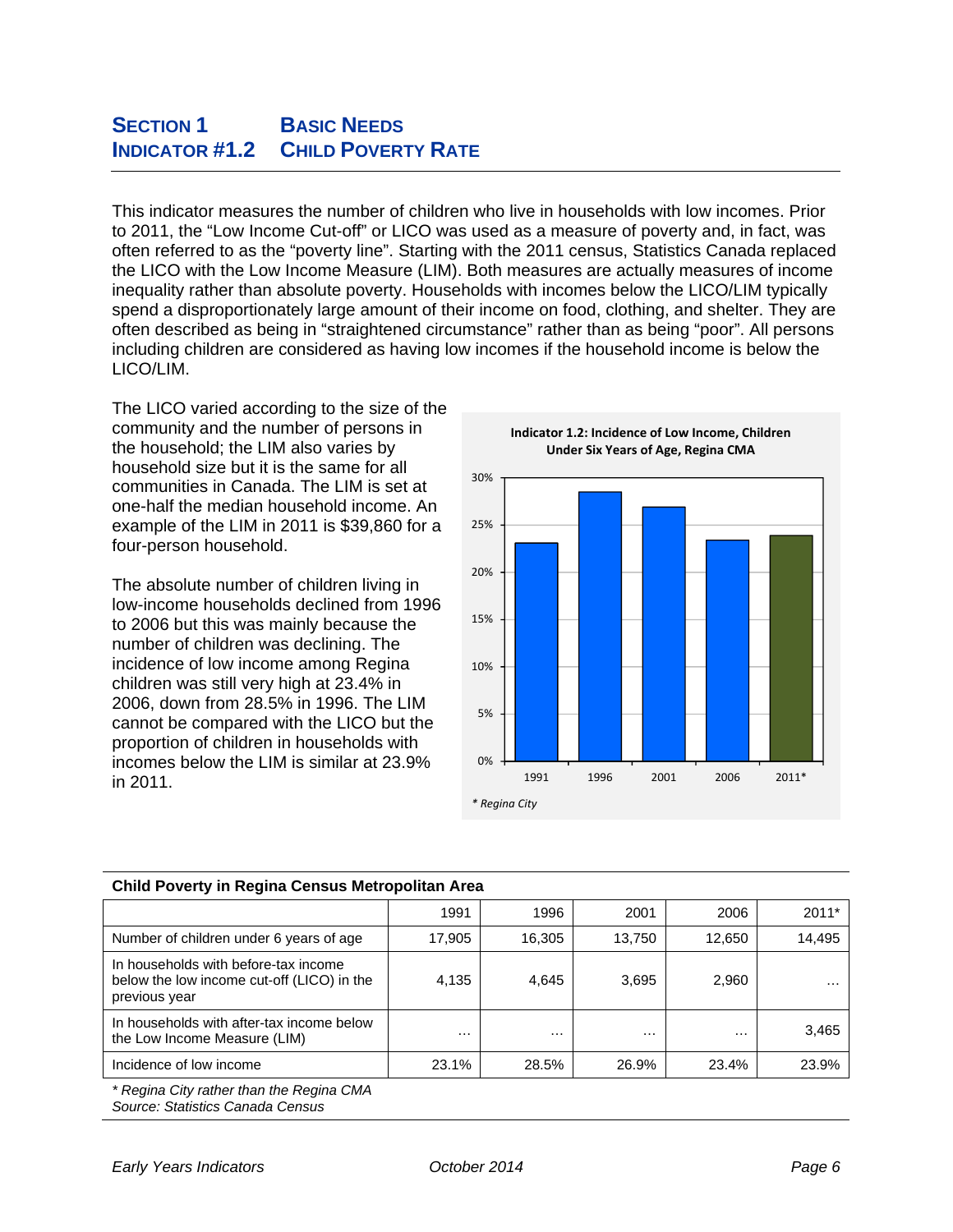# **SECTION 1** BASIC NEEDS **INDICATOR #1.3 ACCESS TO FOOD FACILITIES**

A recent study by *Sask Trends Monitor* for the Regina Qu'Appelle Health Region mapped restaurants and grocery stores in Regina and compared them with the characteristics of neighbourhoods. This enables an estimation of how far the household is to the nearest grocery store or restaurant and whether or not any are within walking distance.

Note that access to these food facilities do not limit a parent's choices, *a priori*, to either "good" or "bad" food but some kinds of stores and restaurants offer a greater variety of food choices than others. A lot will depend on what the customer chooses to purchase. Nevertheless, healthy choices will be harder to find in some kinds of stores and restaurants than in other kinds.

Using the same methodology that is used in that report, a special tabulation found that the majority of the 9,875 young children living in Regina (in 2006) lived in neighbourhoods where the nearest food facility is either a full-service restaurant (37%) or a convenience store (29%). The nearest food facility is a supermarket for only 2% of households with young children.

Using 750 metres as a comfortable walking distance, the table shows that the majority (68%) of young children live in neighbourhoods where the only food available within walking distance is, at best, a convenience store and/or a restaurant. In fact, 23% live in neighbourhoods with no food facility within walking distance. At the other end of the scale, 18% live in neighbourhoods with both a supermarket, a convenience store, and a full-service restaurant within walking distance.



#### **Access to Food Facilities for Regina Children**

|         | Population under<br>six years of age | No food facility<br>within walking<br>distance | At most a<br>convenience store<br>within walking<br>distance | Only bars,<br>restaurants, or<br>convenience<br>stores within<br>walking distance | Good access to a<br>range of food<br>facilities within<br>walking distance |
|---------|--------------------------------------|------------------------------------------------|--------------------------------------------------------------|-----------------------------------------------------------------------------------|----------------------------------------------------------------------------|
| Number  | 9.875                                | 2,595                                          | 3,230                                                        | 1.325                                                                             | 1.775                                                                      |
| Percent | 100%                                 | 23%                                            | 36%                                                          | 62%                                                                               | 18%                                                                        |

*Source: Sask Trends Monitor based on methodology in "Accessing Health Food Choices in Regina" report*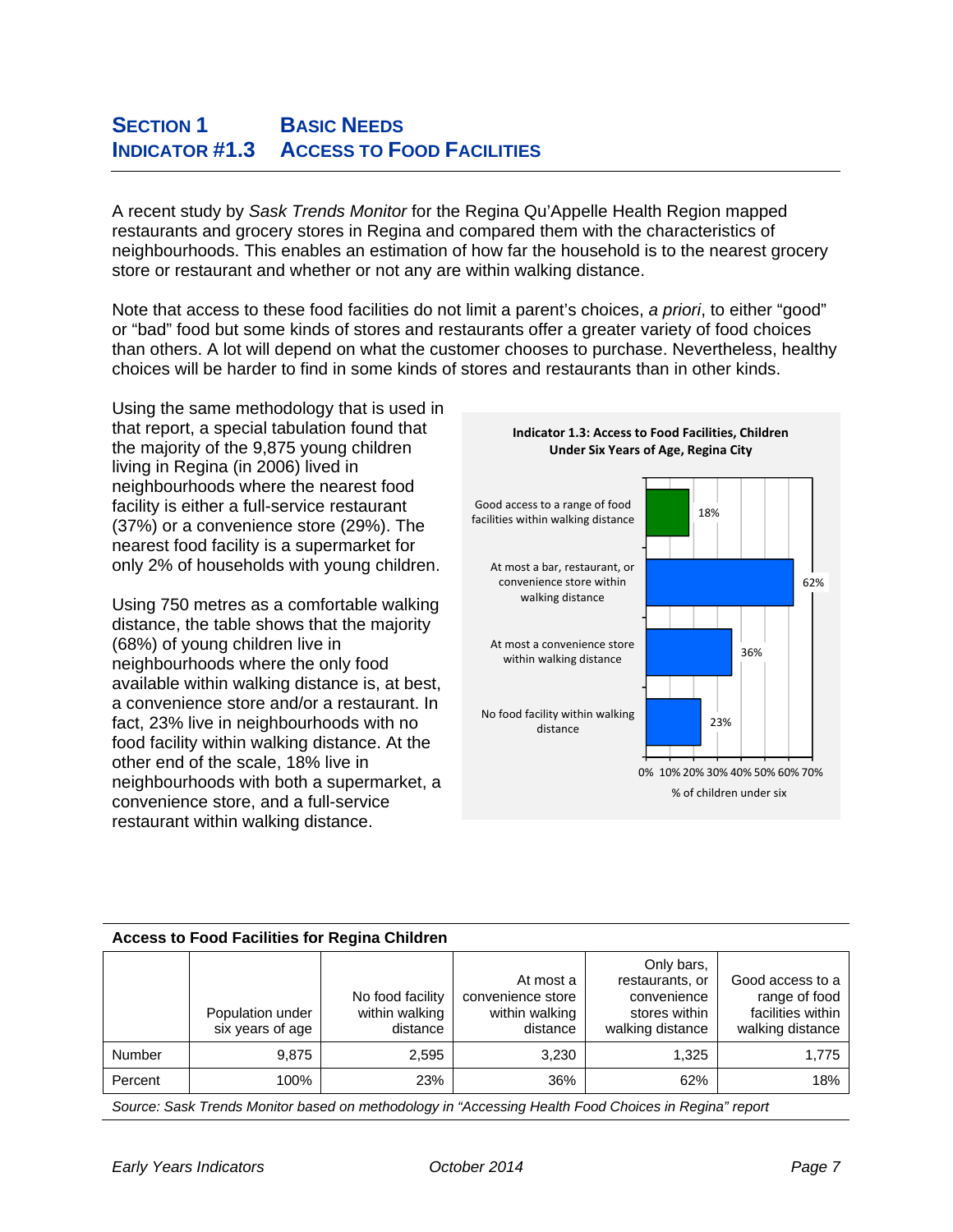# **SECTION 1** BASIC NEEDS **INDICATOR #1.4 AVERAGE FAMILY INCOMES**

This indicator measures the average income among families with children at home. The data are not readily available for the specific target group of families with children under six years of age so the indicator includes families with children of any age living at home.

A "family" includes lone-parent families and those living in both marriage and common-law relationships. Other relatives or non-relatives may also be living in the household.

The source for these data is the annual Survey of Consumer Finances conducted by Statistics Canada and the figures represent incomes for those families living in the Regina Census Metropolitan Area. The income figures are adjusted for inflation – they are reported in constant 2011 dollars.

In spite of annual fluctuations, there is evidence of a gradual upward trend in incomes for Regina families with children at home. In 2011, the average family income was \$127,800 which was 3.6% higher than in was five years earlier.

The incomes for lone-parent families are not available after 2007 but the older figures show that incomes are much lower than in two-parent families and not increasing as quickly.



# **Indicator 1.4: Average Family Income, Families with Children at Home, Regina CMA**

#### **Average Family Incomes for Families with Children at Home, Regina Census Metropolitan Area, Constant \$2011**

|                      | 2004      | 2005      | 2006      | 2007      | 2008      | 2009      | 2010      | 2011      |
|----------------------|-----------|-----------|-----------|-----------|-----------|-----------|-----------|-----------|
| Two-parent families  | \$106.200 | \$123,900 | \$123,300 | \$132,900 | \$123,600 | \$135.500 | \$135,500 | \$127.800 |
| Lone-parent families | \$38,300  | \$40,300  | \$41.700  | \$38,400  | n/a       | n/a       | n/a       | n/a       |

*… sample size too small for reliable data* 

*Source: Statistics Canada Survey of Consumer Finances, CANSIM Table 202-0410*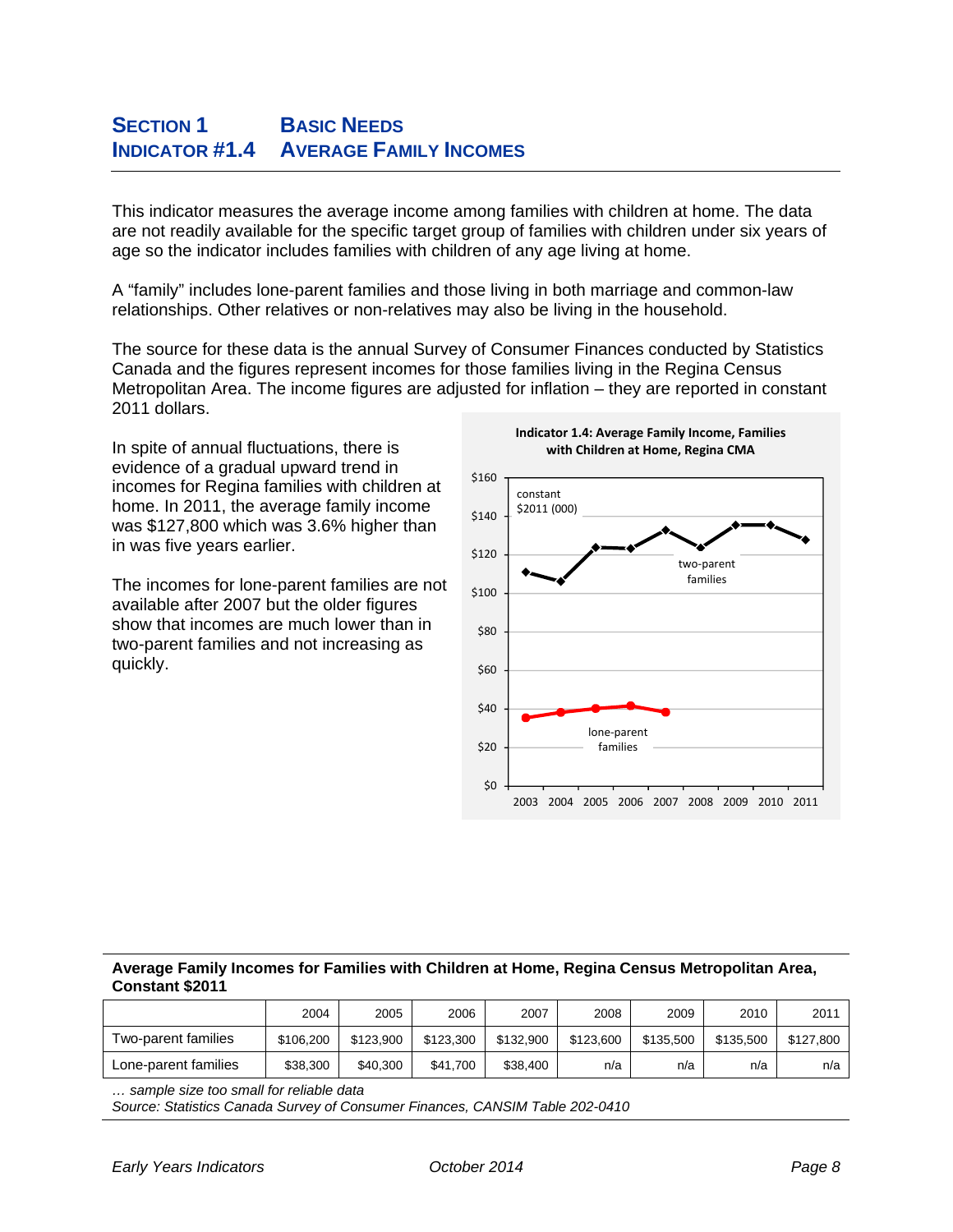# **SECTION 1** BASIC NEEDS **INDICATOR #1.5 CHILDREN IN FAMILIES RECEIVING SOCIAL ASSISTANCE**

The Ministry of Social Services provides three programs for families in financial distress.

- 1. The Saskatchewan Assistance Program (SAP) is a last-resort program of income assistance for families.
- 2. The Transitional Employment Allowance (TEA) provides financial support to people who are participating in employment services or transitioning to a job.
- 3. The Saskatchewan Assured Income for Disability Program (SAID) provides an income for persons with significant long-term disabilities.

The table below shows the number of families and the number of children in any of these three programs over the past five years.

In an average month in 2011, there were 1,233 Regina families with young children who were receiving some form of social assistance. The number of children in these families was approximately 2,000. The figures are virtually unchanged over the past five years.



| Monthly Average of Children in Families Receiving Social Assistance, Regina |       |       |       |       |       |  |  |  |
|-----------------------------------------------------------------------------|-------|-------|-------|-------|-------|--|--|--|
|                                                                             | 2006  | 2007  | 2008  | 2009  | 2011  |  |  |  |
| Number of cases (families)                                                  | 1.198 | 1.133 | 1.184 | 1.246 | 1.233 |  |  |  |
| Number of children 0 to 6 years of age                                      | 1.857 | 1.781 | 1.877 | 1.963 | 1.951 |  |  |  |
| Source: Saskatchewan Ministry of Social Services                            |       |       |       |       |       |  |  |  |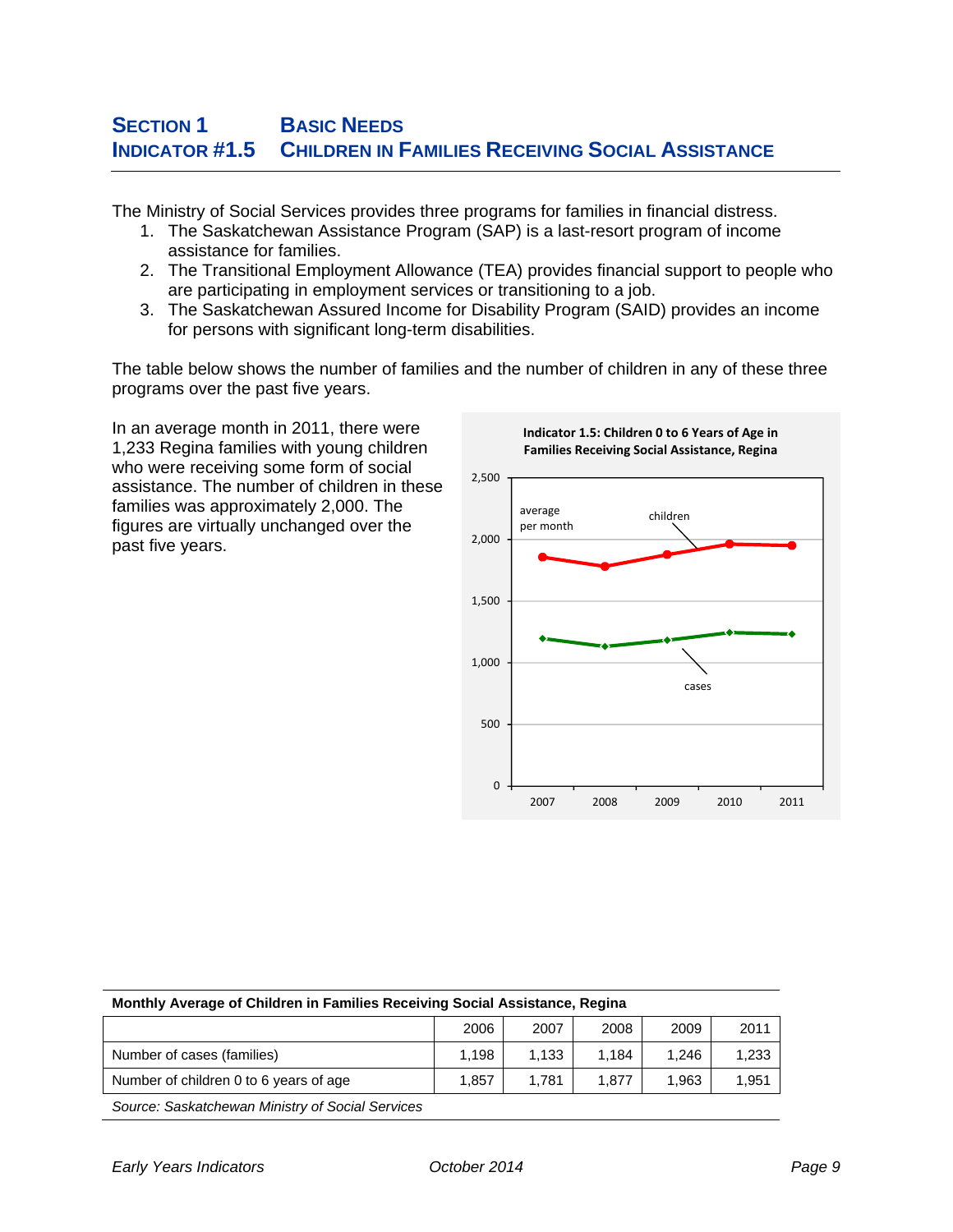Immunization is one of the most important public health interventions for protecting individuals and the community from serious diseases. Even though the incidence of vaccine preventable diseases is low in the RQHR, many of them are prevalent in other parts of the world and can be brought into the city from other parts of Canada and the world.

The Regina Qu'Appelle Health Region calculates immunization coverage of children aged two years and seven years who are complete for vaccination against diphtheria, tetanus, and pertussis (DTP) and measles, mumps, and rubella (MMR). These figures exclude children who receive immunization from First Nations agencies or who arrive from outside the province or country and who have not yet accessed the region's immunization services.

The figures show that immunization rates are on an upward trend at both ages and for both types of vaccines. The greatest improvements are among infants (those under 2 years of age) where the coverage for measles, mumps, and rubella has increased from 60% to 76% in the past five years.



|          |                                                               | 2006 | 2007 | 2008 | 2009 | 2010 | 2011 |
|----------|---------------------------------------------------------------|------|------|------|------|------|------|
| At age 2 | diphtheria tetanus pertussis (DTP)                            | 66%  | 66%  | 70%  | 72%  | 72%  | 77%  |
|          | measles mumps rubella (MMR)                                   | 60%  | 60%  | 65%  | 69%  | 71%  | 76%  |
| At age 7 | diphtheria tetanus pertussis (DTP)                            | 75%  | 73%  | 75%  | 76%  | 76%  | 76%  |
|          | measles mumps rubella (MMR)                                   | 86%  | 87%  | 88%  | 90%  | 90%  | 92%  |
|          | Course: Desire Oullegalle Health Desire tabulation from OILIC |      |      |      |      |      |      |

#### **Immunization Rates, Regina City**

*Source: Regina Qu'Appelle Health Region tabulation from SIMS*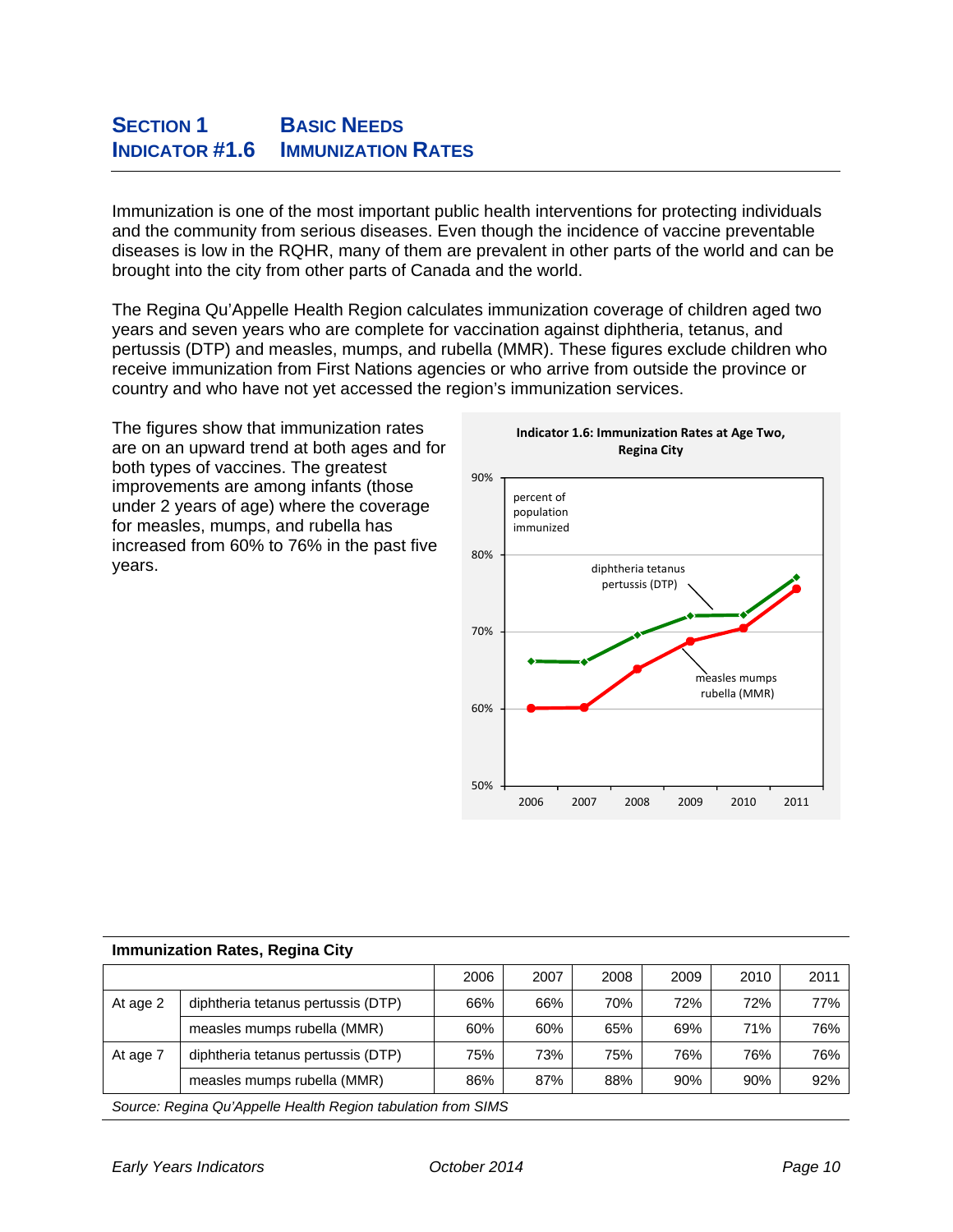# **SECTION 1** BASIC NEEDS **INDICATOR #1.7 HOSPITALIZATIONS**

The number of hospital separations<sup>1</sup> is one measure of the health of Regina children. Hospital separation rates are not necessarily a measure of prevalence or incidence of a disease in the population, but they can be used as proxy for this. Hospitalization data captures those illnesses or injuries serious enough to have children admitted to hospital for at least one day.

This indicator measures the number of hospital separations for children living in Regina and

under the age of five. Over the last four years the number has varied from 1,335 to 1,476 with no apparent upward or downward trend. There was, however, a sharp decline in the diseases of the digestive system from 2008 to 2009.



|  | Hospital Separations, Regina Children Ages 0 to 4, by Main Reason for Admission |
|--|---------------------------------------------------------------------------------|
|  |                                                                                 |

|                                    | 2006  | 2007  | 2008  | 2009  |
|------------------------------------|-------|-------|-------|-------|
| Diseases of the respiratory system | 583   | 489   | 546   | 589   |
| Diseases of the digestive system   | 226   | 222   | 219   | 65    |
| All others conditions              | 649   | 624   | 711   | 715   |
| Total                              | 1.458 | 1.335 | 1.476 | 1,369 |
|                                    |       |       |       |       |

*Source: Regina Qu'Appelle Health Region from Saskatchewan Health data* 

<sup>&</sup>lt;sup>1</sup> A hospital separation is a discharge from a hospital due to death, discharge home, or transfer to another facility.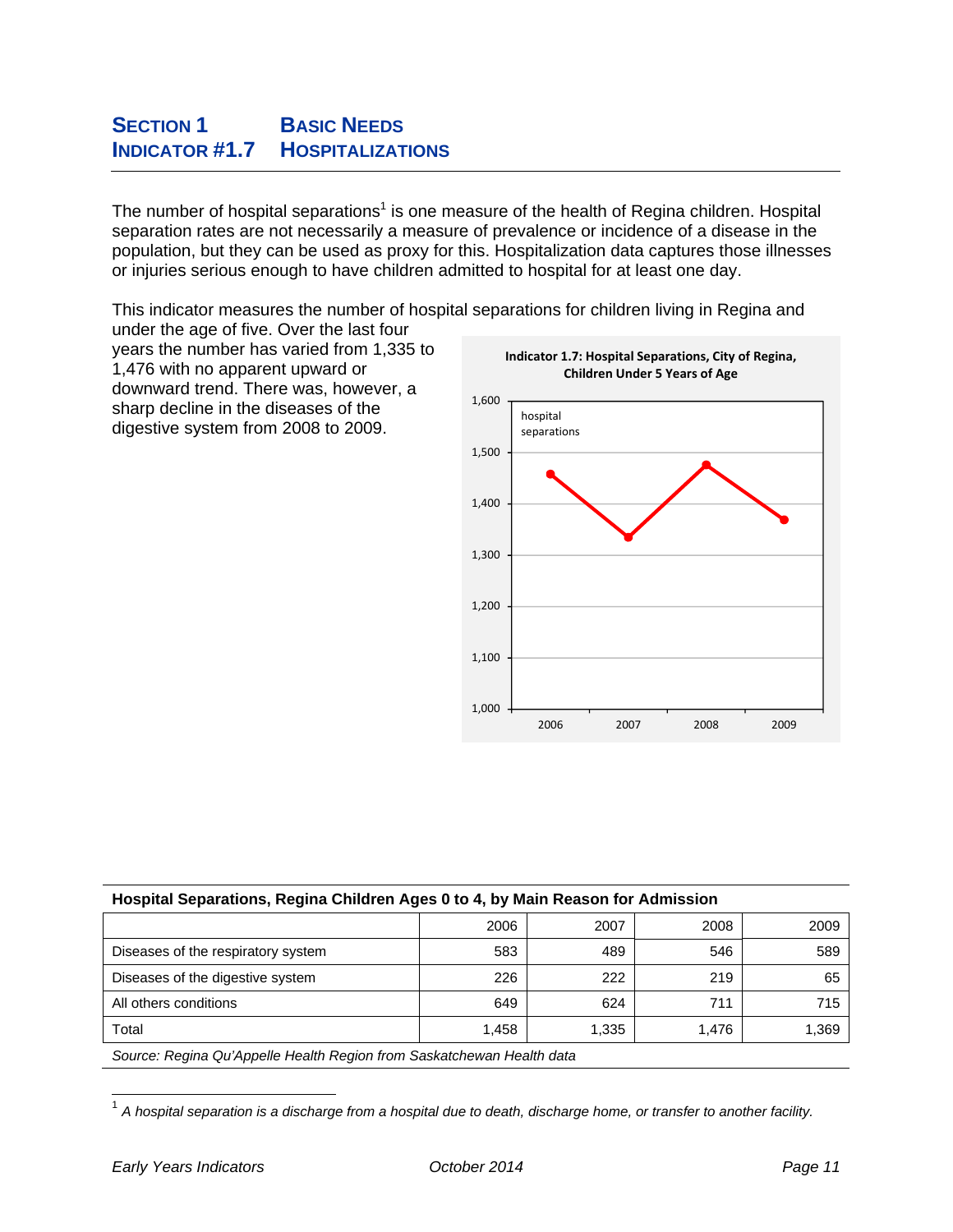# **SECTION 1** BASIC NEEDS **INDICATOR #1.8 EDI – PHYSICAL HEALTH DOMAIN**

 The Early Development Instrument (EDI) was developed by the Offord Centre for Child Studies at McMaster University in Canada. It is based on a checklist of children's development measured when they are in kindergarten. The questionnaire is completed by the teachers. The EDI has been established as a valid survey to gauge child well-being during the kindergarten year. It measures development in five separate domains – the physical health and well-being domain is used here as a measure of basic needs.

EDI results are measured against the Canadian averages established by the Offord Centre. Children in the 76th to 100th percentile in EDI scores are very ready for school. Children scoring in the 26th to the 75th percentile are considered ready to take advantage of school

opportunities. Children scoring in the 11th to 25th percentile are at risk for challenges in the school environment. Children with scores in the bottom 10th percentile of EDI scores are considered to be vulnerable for challenges succeeding in the school environment.

The table below shows the proportion of Regina children scoring in the lowest 10th percentile on the EDI's physical health domain. These children are probably not fully ready to meet the demands of school. The proportion with low scores, at 15.3%, is slightly higher than the provincial average.





#### **Early Development Instrument – Physical Health and Well-Being Domain, 2009-11 Baseline**

|                                                   | National Average | Saskatchewan | Regina |
|---------------------------------------------------|------------------|--------------|--------|
| Percent with low scores $(10th$ percentile)       | 9.7%             | 14.2%        | 15.3%  |
| Source: Early Vears Branch, Ministry of Education |                  |              |        |

*Source: Early Years Branch, Ministry of Education*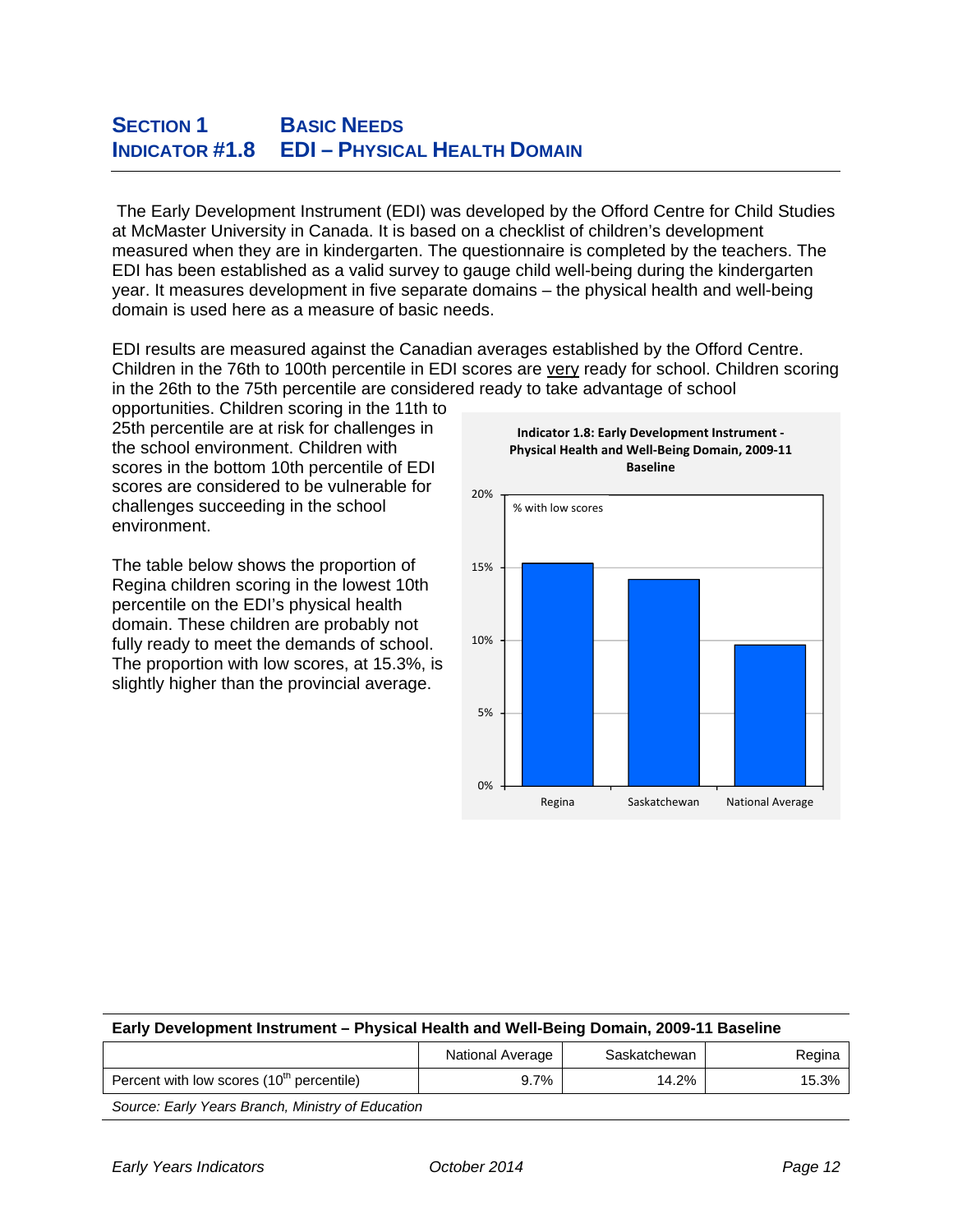# **SECTION 1** BASIC NEEDS **INDICATOR #1.9 TEEN PARENTS**

Pregnant teenagers face many of the same obstetric issues as older women but there are additional medical concerns for young mothers. The social stigma that once attended teen pregnancies may have diminished but the risks of serious health consequences remain for babies born to mothers still in their teens. Children of teenagers are more likely to have low birth weights and to suffer the associated health problems. Pregnant teens themselves are also at greater risk of health problems such as anemia, hypertension, renal disease, eclampsia and depressive disorders.

Teenage pregnancy also has economic consequences. Childbearing may curtail education and thereby reduce a young woman's employment prospects in a job market that requires ever

higher levels of training. To maintain an adequate standard of living, dual earning has become the norm in most households and this is often impossible for young parents.

For these reasons, the number of births to women under twenty years of age was chosen as an indicator of the basic needs of young children.

In Regina city, the number of births to women under twenty years of age has fluctuated at just under 200 births per year in the ten years from 2001 to 2010.



| Births to women Under Twenty Tears of Age, Regina City |      |      |      |      |      |      |      |      |      |      |
|--------------------------------------------------------|------|------|------|------|------|------|------|------|------|------|
|                                                        | 2001 | 2002 | 2003 | 2004 | 2005 | 2006 | 2007 | 2008 | 2009 | 2010 |
| Number of births                                       | 198  | 165  | 187  | 183  | 158  | 194  | 202  | 215  | 187  |      |

*Source: Regina Qu'Appelle Health Region from Saskatchewan Health data* 

**Births to Women Under Twenty Years of Age, Regina City**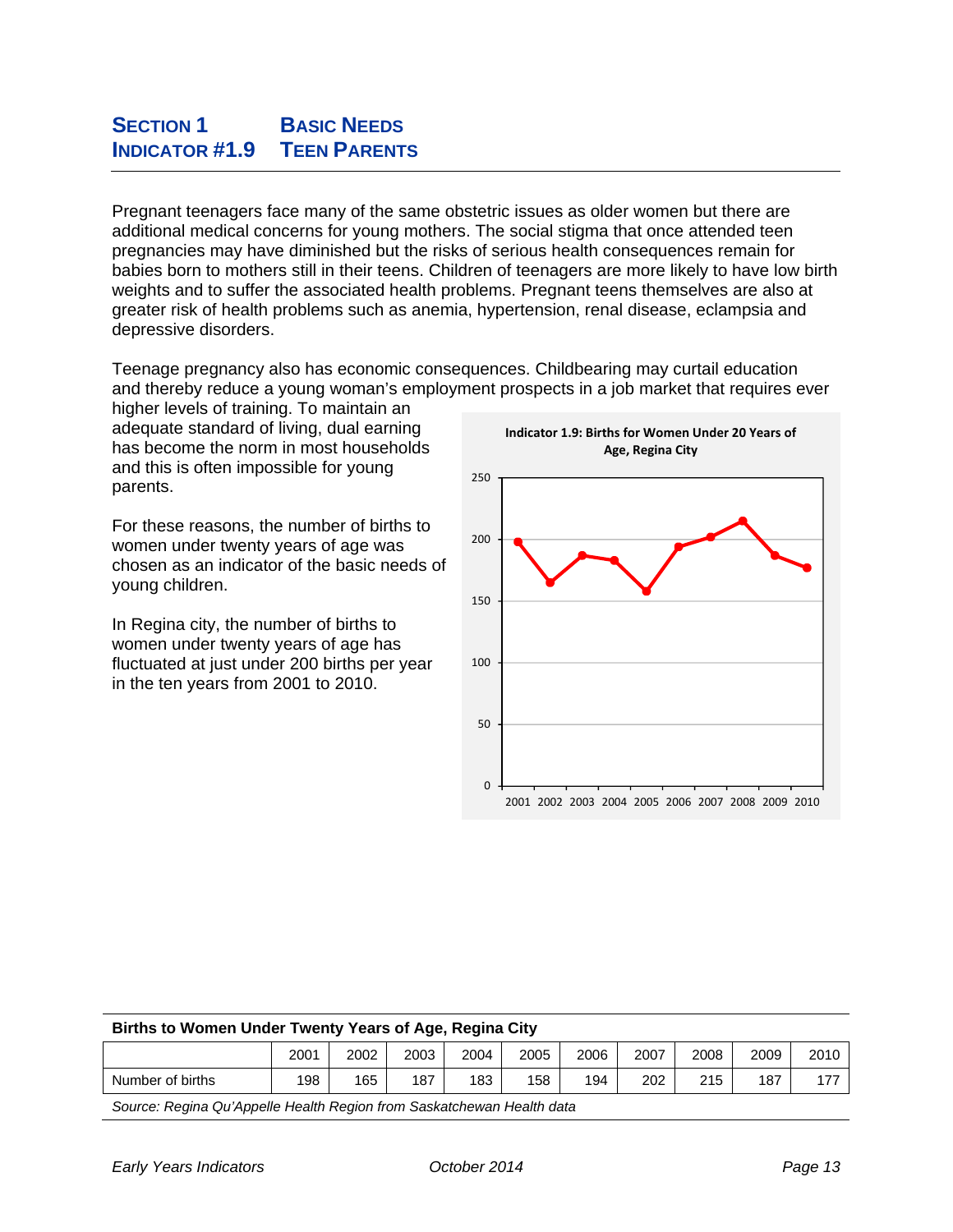#### **SECTION 1** BASIC NEEDS **INDICATOR #1.10 FOOD SECURITY**

This indicator measures food security among households with young children which is one of the basic needs for children. The data are derived from the Canada Community Health Survey which is conducted every two years by Statistics Canada.

An overall measure of food security is derived from responses to eighteen questions about the situation in the household in the previous twelve months. The questions are about both the quantity and quality of food available and whether or not some members of the household had to eat less than they felt they should.

The questions and therefore the incidence have changed in the most recent two years so the

data cannot be compared with the results in 2000-01 and 2003. For example, the 2007- 08 and 2009-10 surveys do not indicate food insecurity if there was only one positive response among the eighteen questions about the quantity and quality of food available.

In 2009-10, one in nine households (11.5%) with young children reported at least some food insecurity. This is a slight increase from 2007-08.





#### **Food Security for Households with at Least One Child Under Six Years of Age, Regina Qu'Appelle Health Region**

|                                                                    |                               | 2000-01 | 2003   | 2007-08 | 2009-10 |
|--------------------------------------------------------------------|-------------------------------|---------|--------|---------|---------|
| Number of households with youngest child<br>under six years of age |                               | 27,551  | 23,315 | 23.110  | 26,938  |
| Percent of<br>total                                                | No food insecurity            | 73.7%   | 73.8%  | 90.1%   | 88.5%   |
|                                                                    | At least some food insecurity | 26.3%   | 26.2%  | 9.9%    | 11.5%   |
|                                                                    | Total                         | 100.0%  | 100.0% | 100.0%  | 100.0%  |
|                                                                    |                               | .       | .   .  |         |         |

*Source: Special tabulation from the Statistics Canada Canadian Community Health Survey microdata*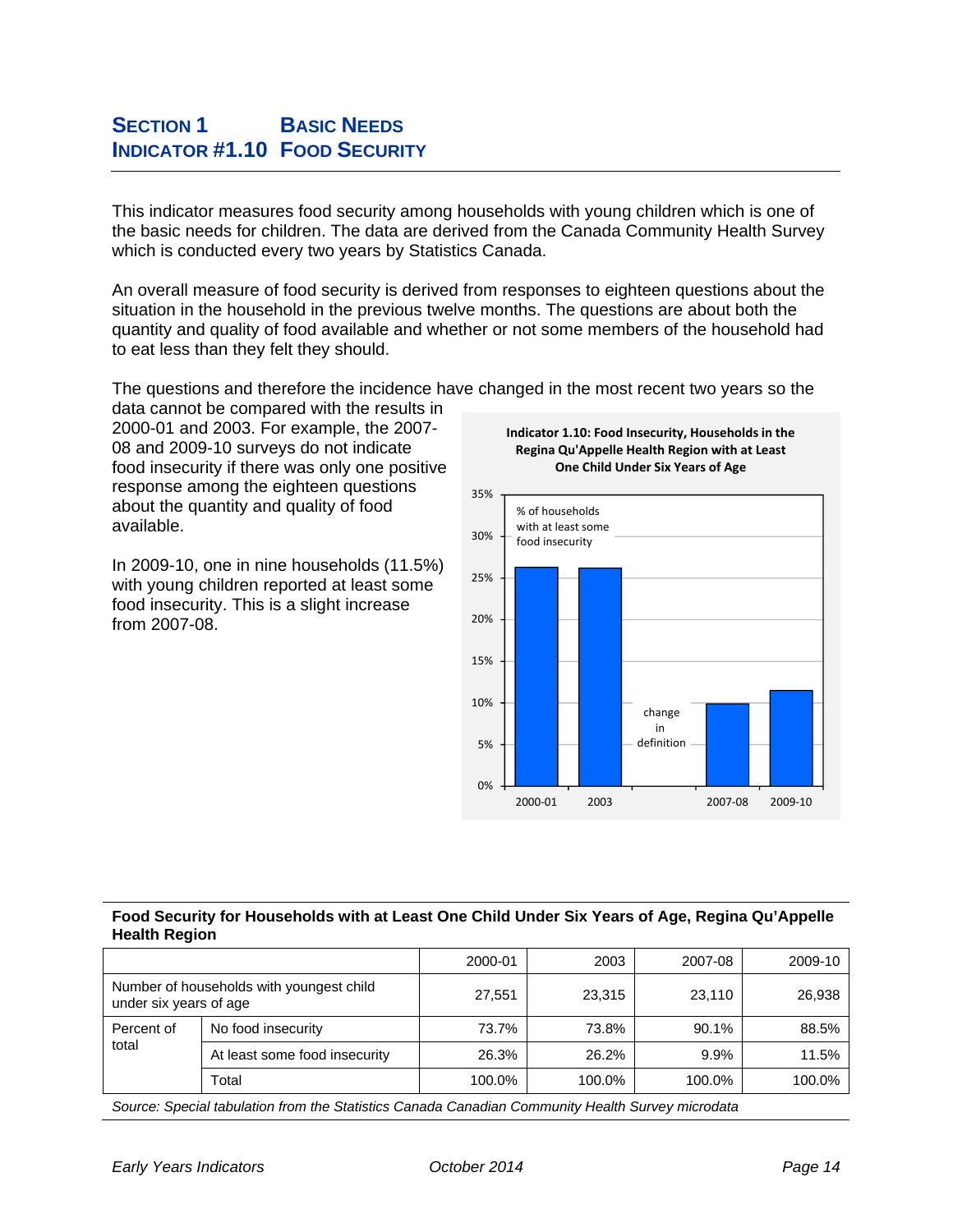#### **SECTION 1** BASIC NEEDS **INDICATOR #1.11 HIGH BIRTH WEIGHTS**

This indicator measures the number of babies born to Regina mothers who are classified as having a high birth weight, namely more than 4,000 grams (about 9 pounds). High birth weight babies are at an increased risk of perinatal asphyxia, hypoglycaemia and fetal death. Associated maternal complications include prolonged labour, caesarean delivery, prolonged hospital stay and higher mortality from coronary heart disease for the mother. High birth weight is associated with subsequent childhood and adult obesity. The long-term chronic disease consequences of childhood overweight or obesity are of serious public health concern. Babies with this high birth weight have a lower probability of survival and poor or abnormal growth and development.

The number of high birth weight babies born to Regina mothers is increasing in absolute terms, growing from 279 in 2005 to 350 in 2009. As a proportion of all births, however, the number of high birth weight babies has been nearly constant between 13% and 14% of all births in Regina.

![](_page_16_Figure_3.jpeg)

| Number of High Birth Weight Babies, Regina City           |       |       |       |       |       |  |  |  |  |
|-----------------------------------------------------------|-------|-------|-------|-------|-------|--|--|--|--|
|                                                           | 2005  | 2006  | 2007  | 2008  | 2009  |  |  |  |  |
| Number of high birth weight babies                        | 279   | 309   | 329   | 317   | 350   |  |  |  |  |
| Number of births                                          | 2,062 | 2.223 | 2.365 | 2,537 | 2,564 |  |  |  |  |
| High birth weight babies as a<br>percentage of all births | 13.5% | 13.9% | 13.9% | 12.5% | 13.7% |  |  |  |  |
| Source: Regins Ou'Annelle Health Region                   |       |       |       |       |       |  |  |  |  |

#### **Number of High Birth Weight Babies, Regina City**

*Source: Regina Qu'Appelle Health Region*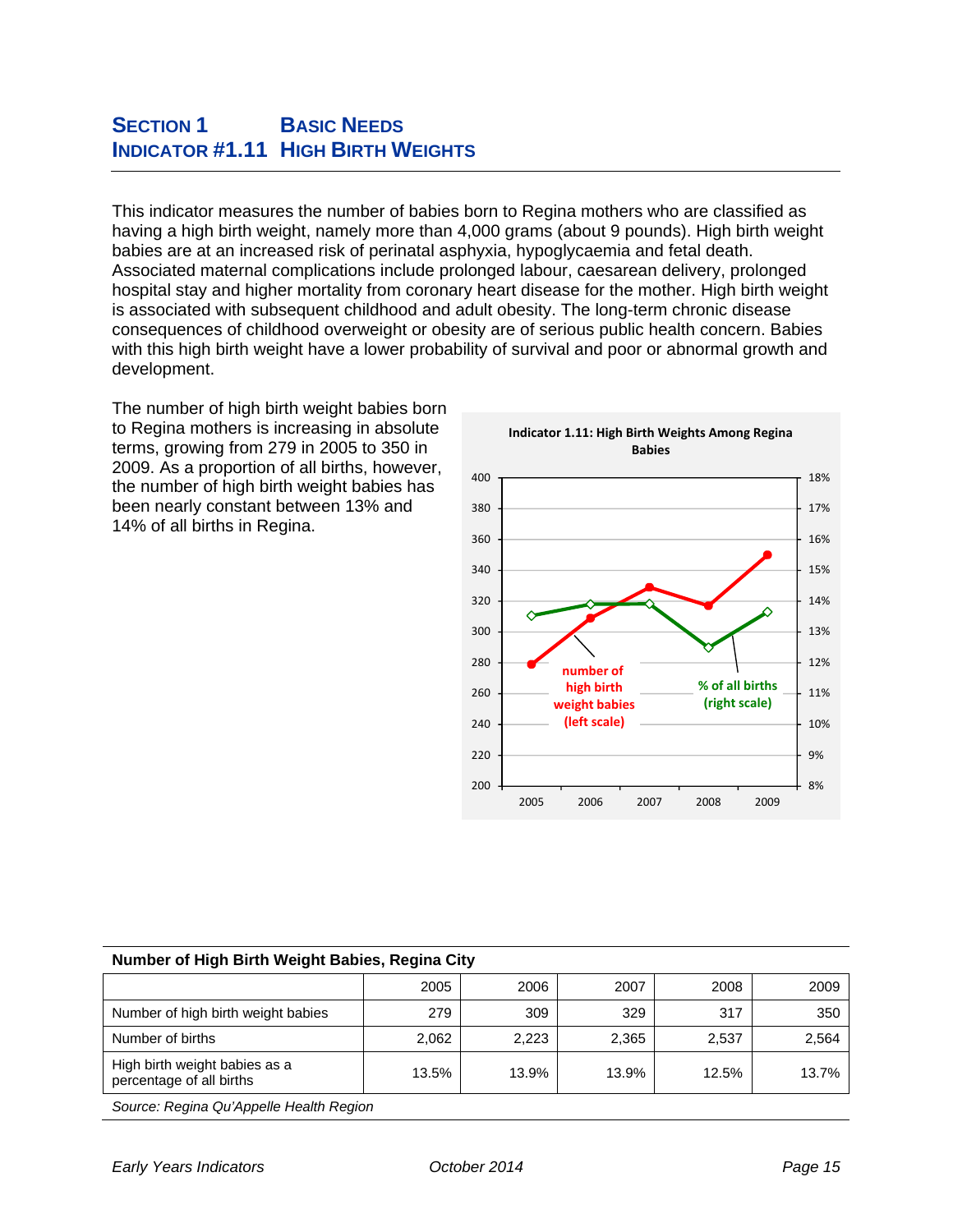### **SECTION 1** BASIC NEEDS **INDICATOR #1.12 LOW BIRTH WEIGHTS**

This indicator measures the number of babies born to Regina mothers who are classified as having a low birth weight, namely less than 2,500 grams (about 5½ pounds). Babies with this lower birth weight often have a lower probability of survival and poor or abnormally slow growth and development. In particular, they are more likely to die within their first year of life. They are at risk of having health and developmental problems including learning difficulties, hearing and visual impairments, chronic respiratory problems and are also at risk for developing chronic diseases later in life.

Risk factors associated with low birth weight include: socio-economic disadvantage, poor health and nutrition of the mother during pregnancy, maternal smoking, consumption of drugs and alcohol while pregnant and experiencing

abuse while pregnant.

After increasing sharply in 2006, the number of low birth weight babies born to Regina mothers has been virtually unchanged over the four years since then. The proportion of total births is effectively constant near 6% of all births in Regina.

![](_page_17_Figure_5.jpeg)

#### **Number of Low Birth Weight Babies, Regina City**

|                                                          | 2005  | 2006  | 2007  | 2008  | 2009  |  |  |
|----------------------------------------------------------|-------|-------|-------|-------|-------|--|--|
| Number of low birth weight babies                        | 117   | 146   | 139   | 147   | 147   |  |  |
| Number of births                                         | 2.062 | 2.223 | 2.365 | 2,537 | 2,564 |  |  |
| Low birth weight babies as a<br>percentage of all births | 5.7%  | 6.6%  | 5.9%  | 5.8%  | 5.7%  |  |  |
| Source: Pogina Ou'Annollo Hoalth Pogion                  |       |       |       |       |       |  |  |

*Source: Regina Qu'Appelle Health Region*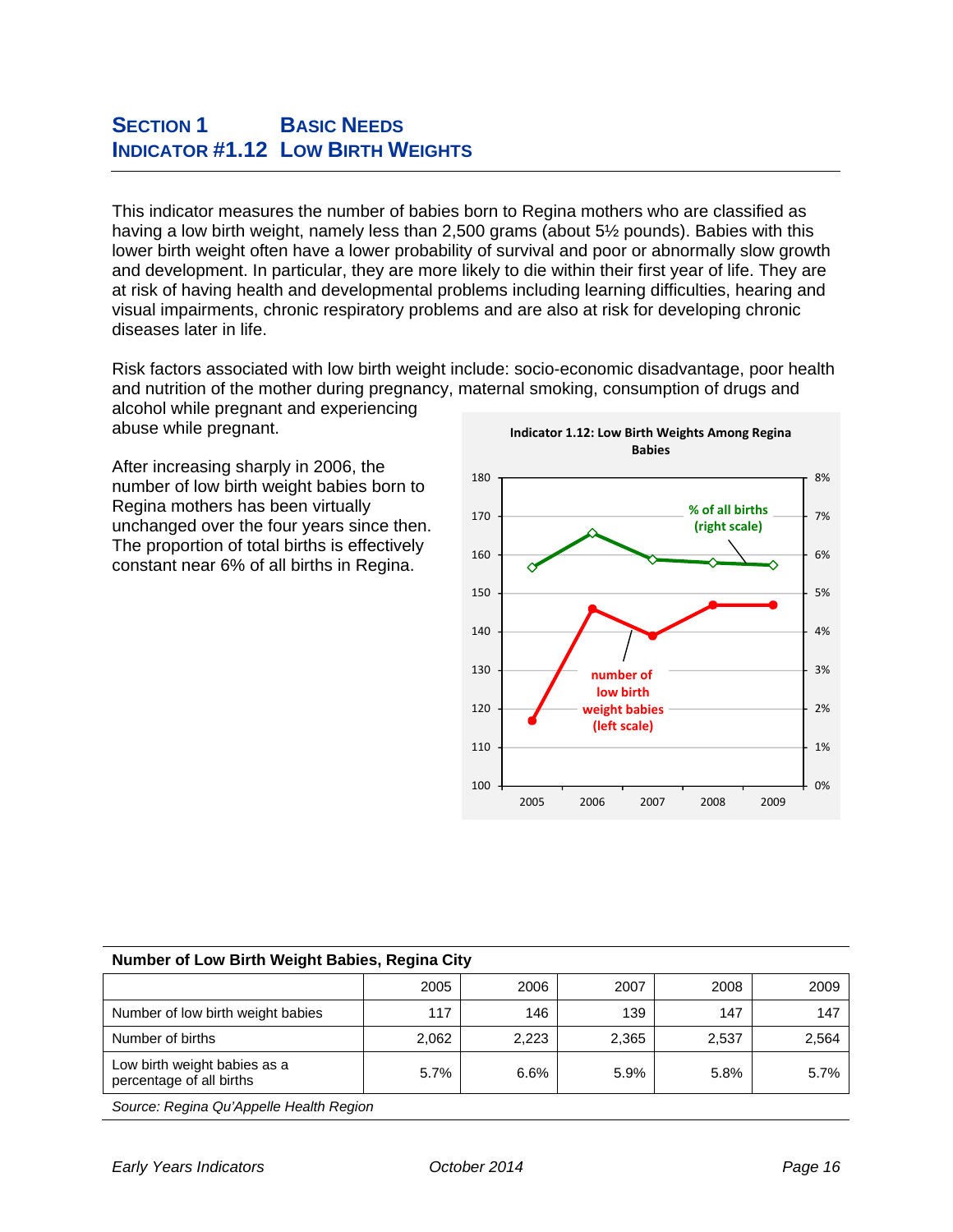#### **SECTION 2: THE RIGHT TO BE SAFE**

This section contains the indicators that pertain to the right of young children to be safe.

The indicators in this category are listed below.

- Indicator 2.1 Number of Fires Caused by Children
- Indicator 2.2 Fire Prevention Activities
- Indicator 2.3 Police per Capita
- Indicator 2.4 General Crime Rate
- Indicator 2.5 Child-Specific Crime Rates
- Indicator 2.6 Vehicle Accidents
- Indicator 2.7 Deaths for Children Under Six
- Indicator 2.8 Injury Rates for Children Under Six

One other indicator was identified by the *Data Working Group* as a potential measure but we were not able to obtain the relevant statistics for this report.

• Number of child protection cases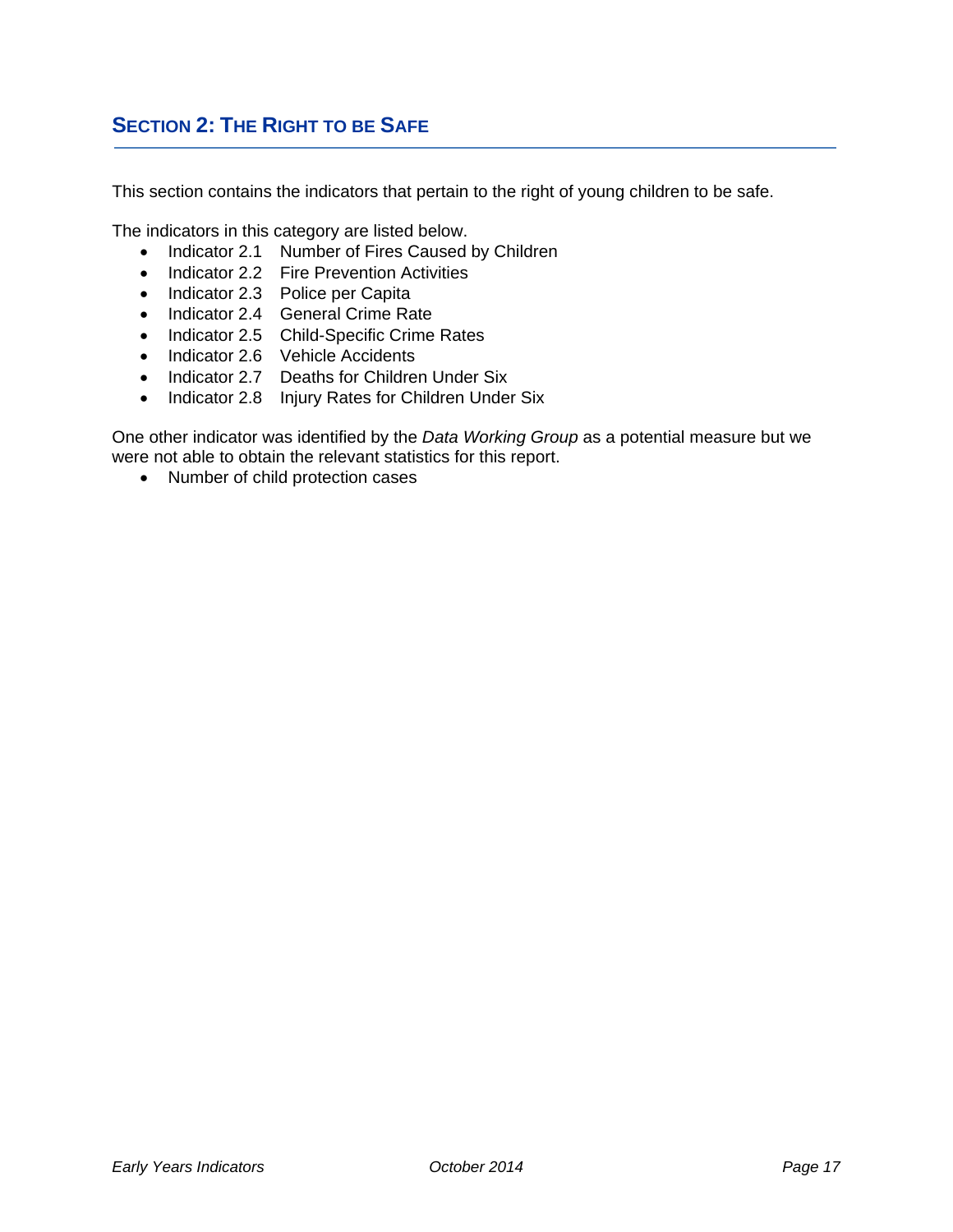#### **SECTION 2 THE RIGHT TO BE SAFE INDICATOR #2.1 NUMBER OF FIRES CAUSED BY CHILDREN**

Young children are at risk of serious injury or death in house fires and this is particularly true for fires that are caused by children because they are obviously in harm's way. (The four most common causes of fires from 2006 to 2010 were i) intentional, ii) careless cooking, iii) careless smoking, and iv) electrical.)

In this indicator, we are measuring the number of structure fires in the city, that is, excluding such thing as grass fires, fires in garbage bins, or vehicle fires. Although there are annual fluctuations, the number of structure fires in Regina is on a downward trend. In 2011, for example, there were 139 fires which is 20% fewer than in 2011. One of the reasons for this downward trend is a sharp drop in the number of fires caused by children. There were an

average of 26 fires started by children from 2001 to 2004. In the most recent five years, the average has been 4 fires per year.

Part of the reason for the decline is preventive measures undertaken by the Fire Department. These are described in the next indicator.

![](_page_19_Figure_5.jpeg)

**Indicator 2.1: Number of Structure Fires Caused**

| U                                  |
|------------------------------------|
| 2001 2002 2003 2004 2005 2006 2007 |
|                                    |
|                                    |
|                                    |
|                                    |
|                                    |
|                                    |
|                                    |
|                                    |
|                                    |
|                                    |
|                                    |
|                                    |

| ι που πι πολιτια σιιγ                        |          |      |      |                   |      |      |      |      |      |      |      |
|----------------------------------------------|----------|------|------|-------------------|------|------|------|------|------|------|------|
|                                              | 2001     | 2002 | 2003 | 2004              | 2005 | 2006 | 2007 | 2008 | 2009 | 2010 | 2011 |
| Number of structure<br>fires                 | 173      | 183  | 165  | 129               | 174  | 177  | 164  | 162  | 151  | 127  | 139  |
| Fires caused by<br>children                  | 28       | 21   | 42   | $12 \overline{ }$ |      | ◠    | 3    |      | 4    |      | 6    |
| $\sim$<br>$\sim$ $\sim$ $\sim$ $\sim$ $\sim$ | <u>.</u> |      |      |                   |      |      |      |      |      |      |      |

*Source: City of Regina Fire Department* 

**Fires in Regina City**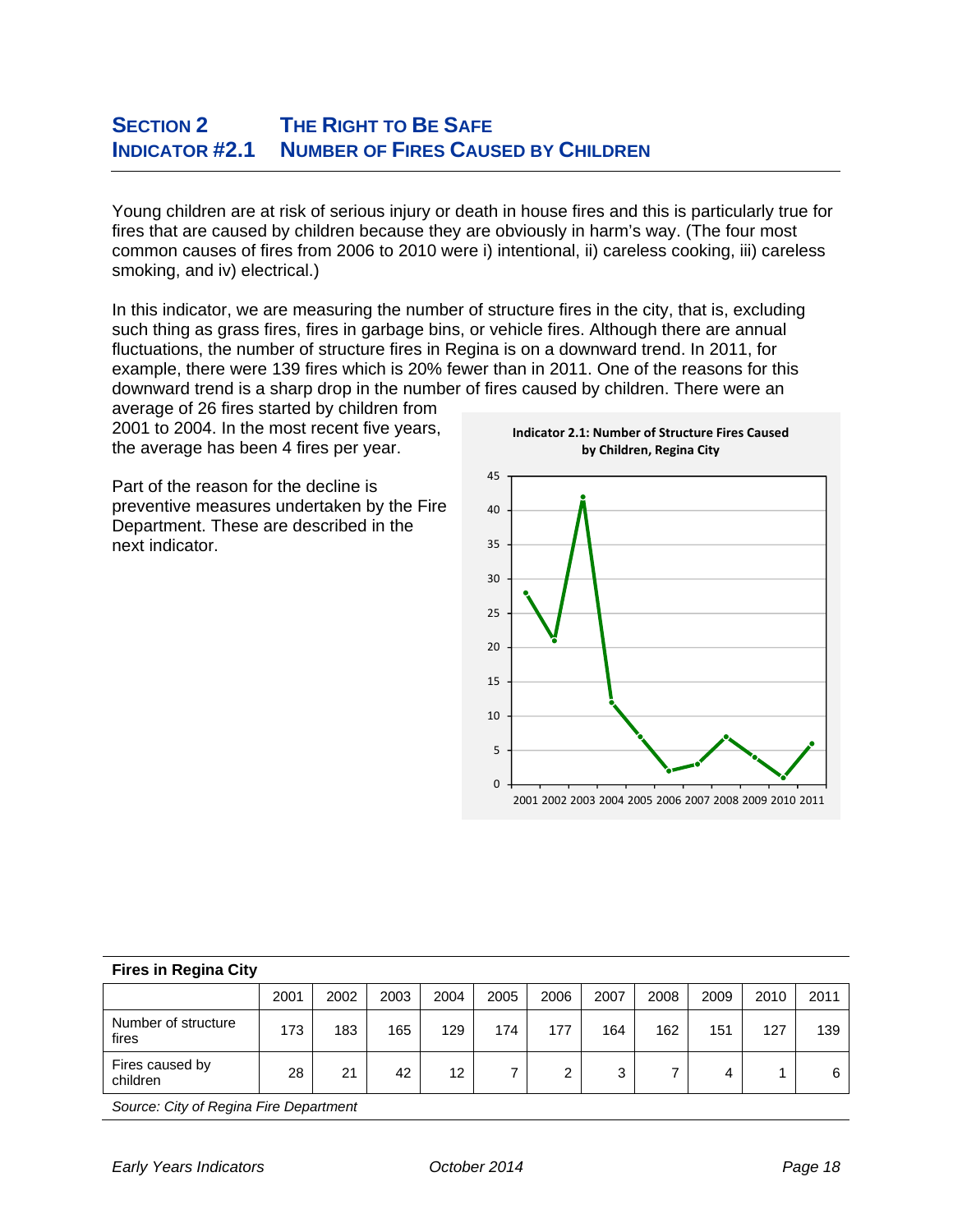# **SECTION 2 THE RIGHT TO BE SAFE INDICATOR #2.2 FIRE PREVENTION ACTIVITIES**

The Regina City Fire Department undertakes a number of fire-prevention activities targeted to young children. The number of children involved in two such initiatives is chosen for this indicator.

Firefighters visit schools with young children to provide key messages about fire safety including match and lighter safety, kitchen fire and burn safety, fire survival, escape planning, and smoke alarms. In 2012, there were 284 children involved in these classroom visits.

Another activity is "safety walks" in priority neighbourhoods. Firefighters walk with children in neighbourhoods with a high fire risk and identify fire risks. In 2012, there were 217 children attending these safety walks.

The figures show that in a typical year, there are 500 to 1,000 young children involved in these prevention activities.

![](_page_20_Figure_5.jpeg)

| Number of Children Participating in Fire Prevention Activities, Regina City |      |      |       |      |      |      |      |      |      |      |      |
|-----------------------------------------------------------------------------|------|------|-------|------|------|------|------|------|------|------|------|
|                                                                             | 2002 | 2003 | 2004  | 2005 | 2006 | 2007 | 2008 | 2009 | 2010 | 2001 | 2012 |
| Classroom visits                                                            | 880  | 712  | 1.397 | 318  | 576  | 453  | 408  | 251  | 267  | 472  | 284  |
| Safety walks                                                                | 287  | 43   | 119   | 71   | 181  | 207  | 405  | 225  | 335  | 486  | 217  |
|                                                                             |      |      |       |      |      |      |      |      |      |      |      |

#### **Number of Children Participating in Fire Prevention Activities, Regina City**

*Source: City of Regina Fire Department*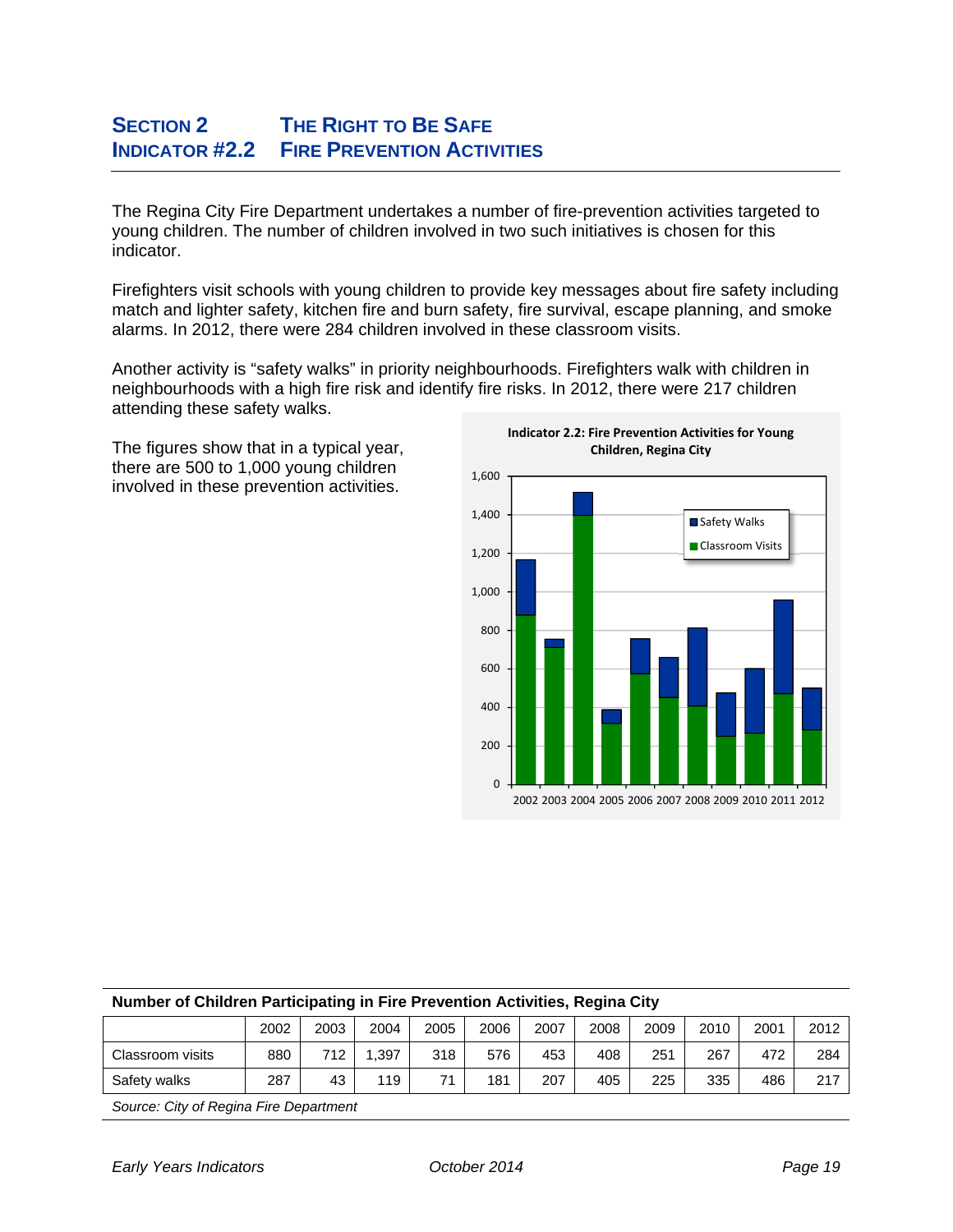# **SECTION 2 THE RIGHT TO BE SAFE INDICATOR #2.3 POLICE OFFICERS PER CAPITA**

The number of police officers in the city is an indirect measure of safety in the sense that more police officers will typically mean a more visible deterrent to crime and more rapid response to dangerous situations.

These statistics are compiled by the Canadian Centre for Justice Statistics and available from the Regina Police Service. They cover the city of Regina and report the number of police officers in full-time equivalents as of May  $15<sup>th</sup>$  for the year in question.

The number of police offers has increased in the past five years with the increase matching the rate of population growth. That means that the number of police officers per 100,000 population has fluctuated near 190 for the past five

years with some evidence of a gradual downward trend since 2011.

![](_page_21_Figure_5.jpeg)

| Police Officers per Capita, Regina City   |      |      |      |      |      |      |  |
|-------------------------------------------|------|------|------|------|------|------|--|
|                                           | 2008 | 2009 | 2010 | 2011 | 2012 | 2013 |  |
| Number of police officers                 | 362  | 373  | 379  | 389  | 385  | 388  |  |
| Police Officers per 100,000<br>population | 197  | 196  | 193  | 196  | 192  | 188  |  |
| Source: Pegina Police Senvice             |      |      |      |      |      |      |  |

*Source: Regina Police Service*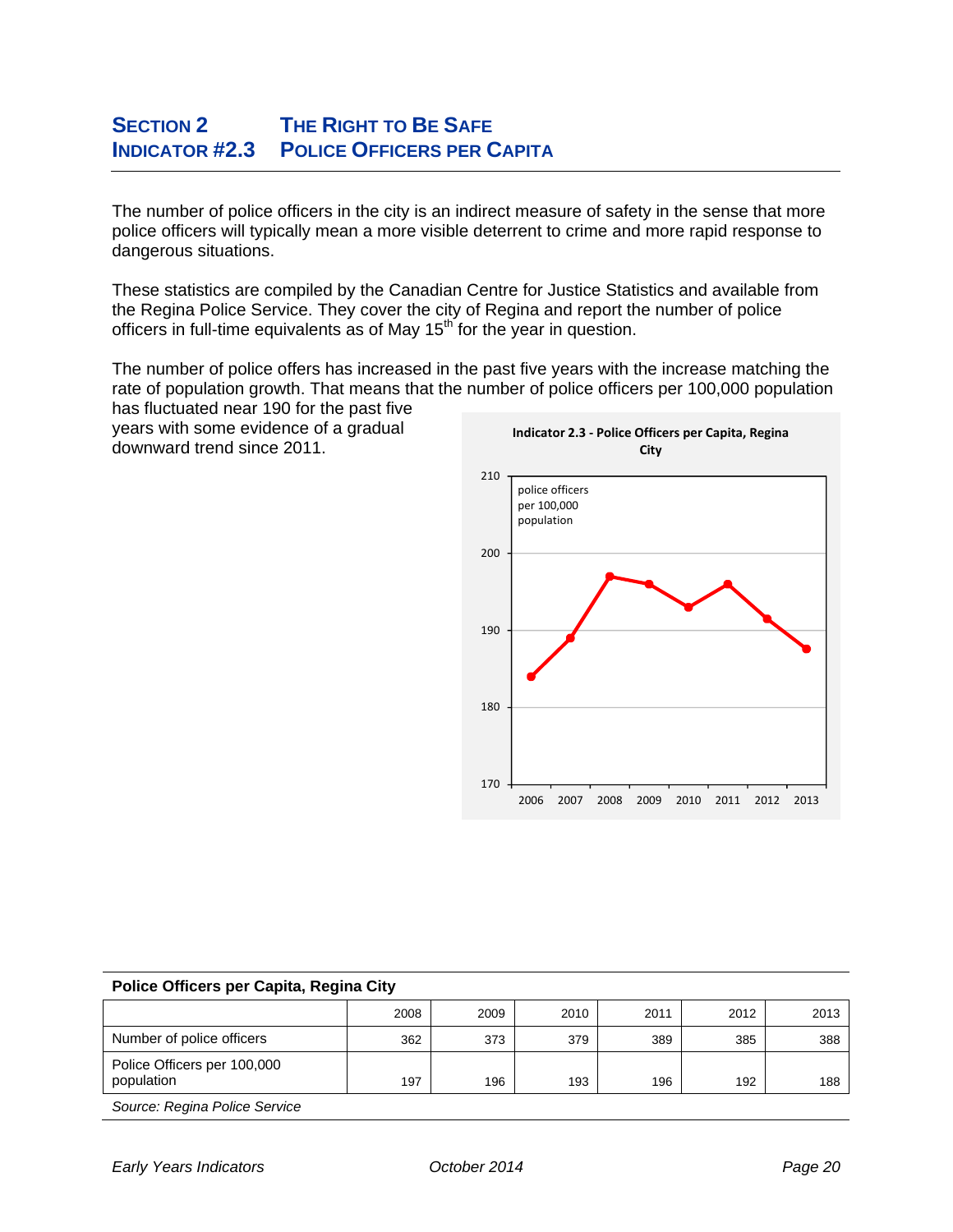# **SECTION 2 THE RIGHT TO BE SAFE INDICATOR #2.4 GENERAL CRIME RATE**

The general police-reported crime rate in Regina will be an indicator of how safe the city is generally and therefore indirectly how safe it is for young children.

These statistics are compiled by the Canadian Centre for Justice Statistics and available from the Regina Police Service. They cover the city of Regina and report the number of incidents reported to and verified by the police. All criminal code offenses and federal drug offenses are included. The crime severity index is a measure of how serious the crimes are using the length of a typical sentence to measure the severity of the crime.

> 6,000 7,000 8,000 9,000 10,000 11,000 12,000 13,000 14,000 15,000 2006 2007 2008 2009 2010 2011 2012 2013 **Indicator 2.4 ‐ General Crime Rate, Regina City** incidents per 100,000 population

While still high, both the crime rate and the crime severity index are rapidly and steadily

declining in Regina. The crime rate has declined by an average of 6.3% per year from 2008 to 2013. The decline in the crime severity index is even more pronounced with a drop that averages 8.0% per year.

| <b>Crime Rate in Regina City</b>                 |        |        |        |        |       |       |
|--------------------------------------------------|--------|--------|--------|--------|-------|-------|
|                                                  | 2008   | 2009   | 2010   | 2011   | 2012  | 2013  |
| Crime Rate (incidents per 100,000<br>population) | 11,697 | 11.193 | 10.528 | 10.250 | 9.142 | 8,431 |
| Crime Severity Index (2006=100)                  | 174    | 151    | 140    | 130    | 122   | 115   |
| Source: Regina Police Service                    |        |        |        |        |       |       |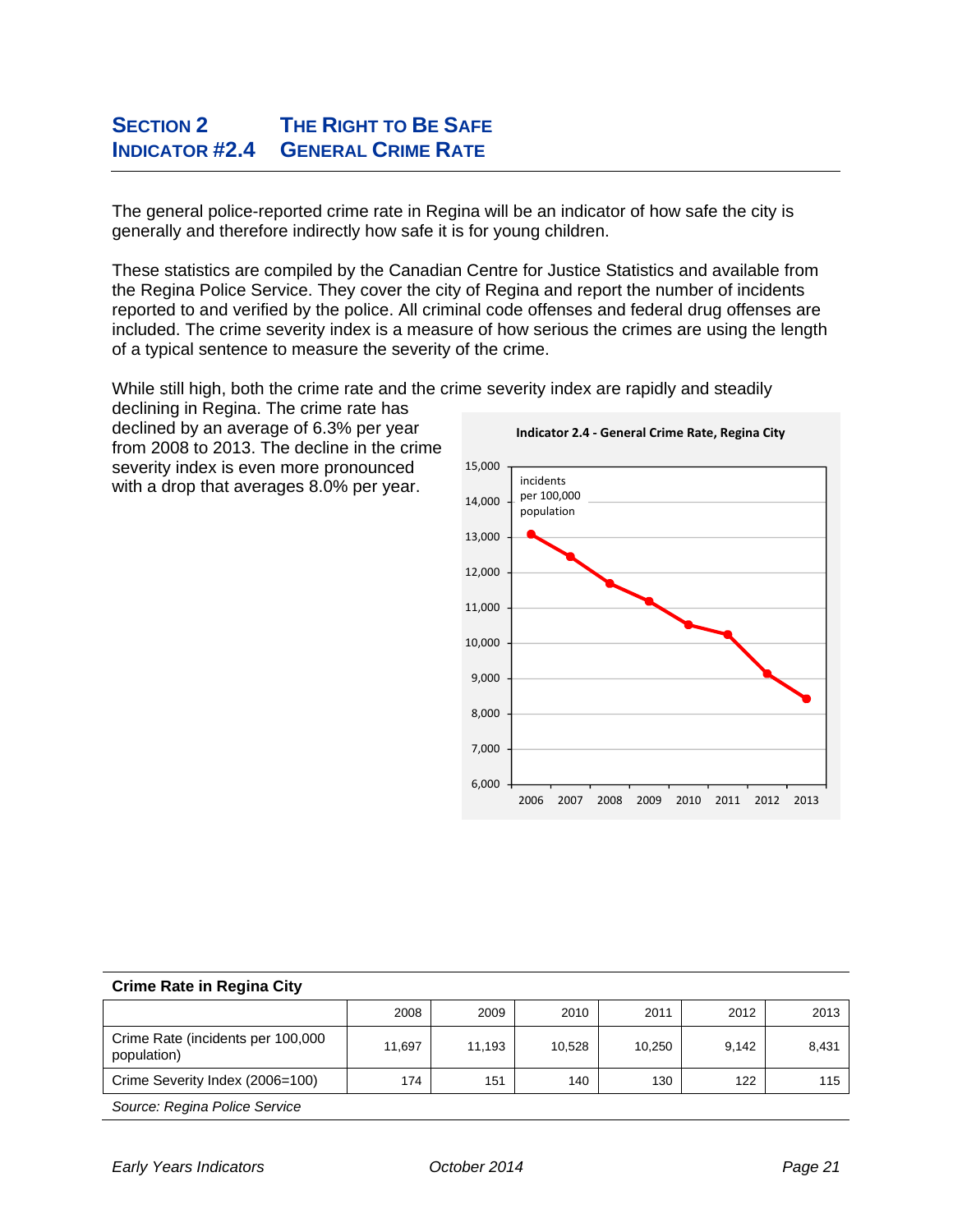# **SECTION 2 THE RIGHT TO BE SAFE INDICATOR #2.5 CHILD-SPECIFIC CRIME RATES**

This indicator is a measure of crime that directly involves young children in the sense that the children were the direct victims of violent crimes or were involved in situations of domestic violence.

These statistics are compiled by the Canadian Centre for Justice Statistics and available from the Regina Police Service. They cover the city of Regina.

The number of children who were victims of violent crimes fluctuated near 40 per year from 2006 to 2011 before dropping to near 25 in 2012 and 2013.

The number of occurrences of abandoned or abused children reflects the number of reported incidents of child abuse. The number of such occurrences has been near 200 per year for the past five years.

The number of children involved in domestic incidents increased from the mid-2000s to the most recent year but this will reflect the fact that officers are more likely to report the presence of children in the household during these kinds of incidents than they were in the past.

![](_page_23_Figure_6.jpeg)

| Child-Opechild Chillie Rates in Regina                                                |      |      |      |      |      |
|---------------------------------------------------------------------------------------|------|------|------|------|------|
|                                                                                       | 2009 | 2010 | 2011 | 2012 | 2013 |
| Victims of violent crimes, children 0 to 6<br>years of age                            | 43   | 42   | 42   | 29   | 23   |
| Occurrences of abandoned or abused<br>children                                        | 244  | 205  | 188  | 233  | 206  |
| Children aged 0-6 who were involved in at<br>least one reportable domestic occurrence | 551  | 655  | 681  | 687  | 674  |
| Source: Regina Police Service                                                         |      |      |      |      |      |

#### **Child-Specific Crime Rates in Regina**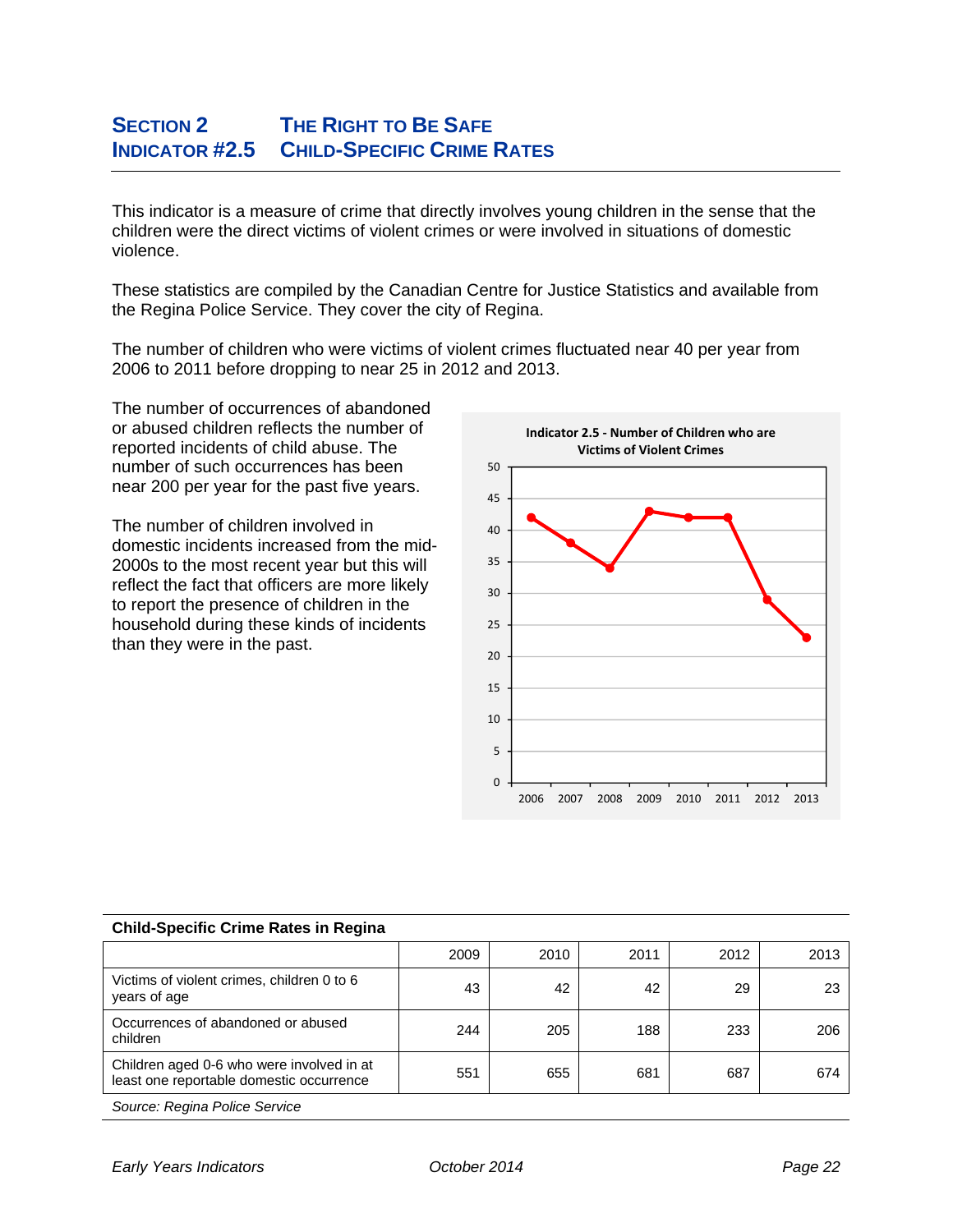# **SECTION 2 THE RIGHT TO BE SAFE INDICATOR #2.6 VEHICLE ACCIDENTS**

In the last five years, there have been four motor vehicle collisions that resulted in a child under seven years of age being injured because of improper use of a restraint device (3 in 2009 and 1 in 2006). Each collision involved one child. The effect was three minor injuries and one moderate injury to the children.

In the data table, car seat appointments are one-on-one education sessions to check car seats. Clinics are multiple sessions in a 3 to 4 hour period where a number of car seats are checked.

The number of car seats checked over the past three years has been approximately 500 per year.

![](_page_24_Figure_4.jpeg)

| Children Involved in Motor Vehicle Accidents, Regina City                                 |          |          |          |      |      |      |  |  |
|-------------------------------------------------------------------------------------------|----------|----------|----------|------|------|------|--|--|
|                                                                                           | 2006     | 2007     | 2008     | 2009 | 2010 | 2011 |  |  |
| Number of motor vehicle accidents involving<br>children with improper child restraint use |          | 0        | 0        | 3    | 0    |      |  |  |
| Number of appointments to have car seats<br>checked                                       | $\cdots$ | $\cdots$ | $\cdots$ | 295  | 295  | 351  |  |  |
| Number of car seats checked at clinics                                                    | $\cdots$ | $\cdots$ | $\cdots$ | 257  | 187  | 125  |  |  |
| Source: SGI<br>$\ldots$ = not available                                                   |          |          |          |      |      |      |  |  |

#### **Children Involved in Motor Vehicle Accidents, Regina City**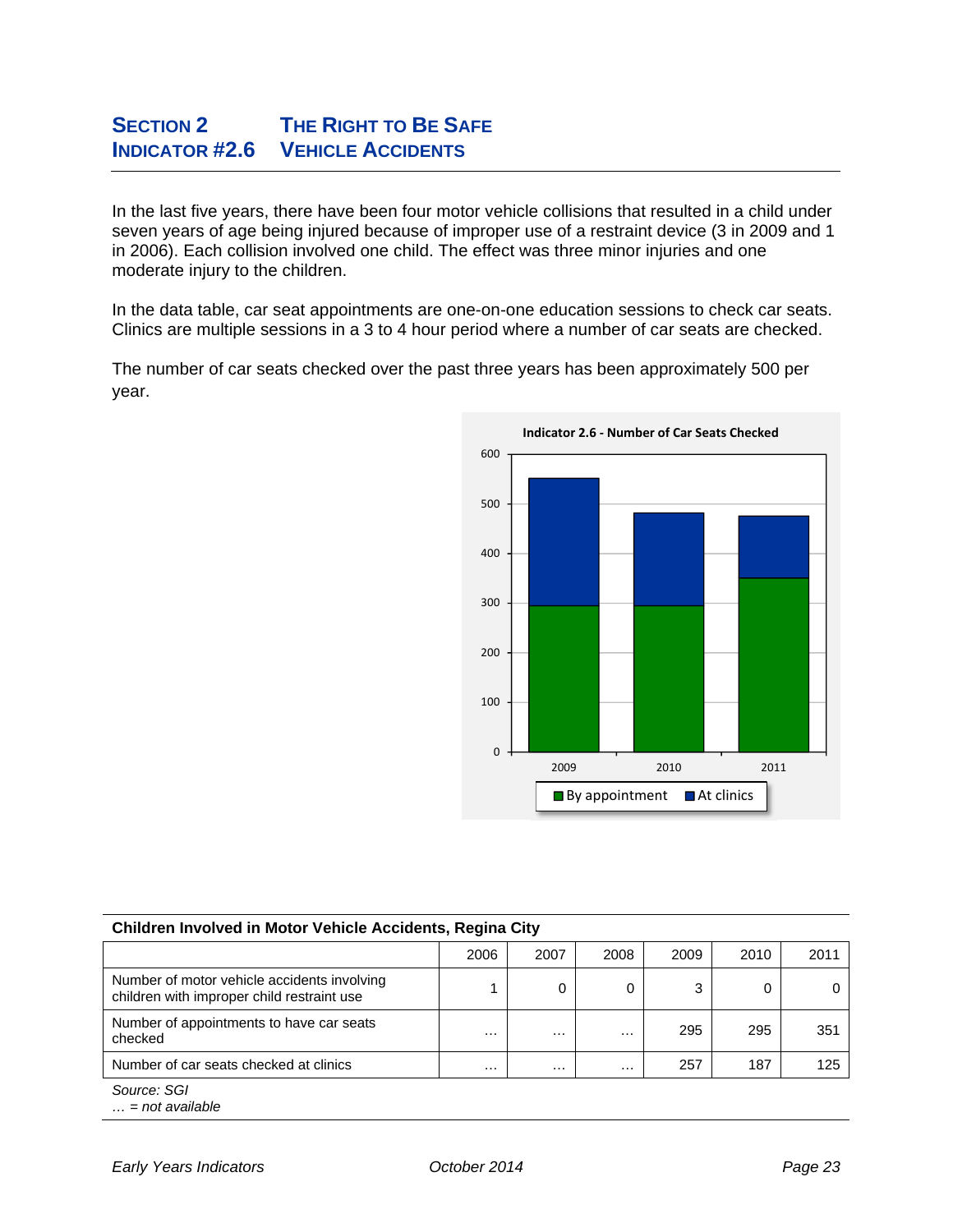# **SECTION 2 THE RIGHT TO BE SAFE INDICATOR #2.7 DEATHS FOR CHILDREN UNDER SIX**

The number of children who die from all causes will be an extreme indicator for the number of children who are not safe. The number of deaths is very small, however, so trends are difficult to establish. In the last five census years (which run from July 1 to June 30), the number of deaths has averaged four per year.

![](_page_25_Figure_2.jpeg)

|                  | 2006/2007 | 2007/2008 | 2008/2009 | 2009/2010 | 2010/2011 | 2011/12 |
|------------------|-----------|-----------|-----------|-----------|-----------|---------|
| Number of Deaths | ັ         |           |           |           | -<br>ັ    |         |

*Source: Statistics Canada Census CANSIM Table 051-0047*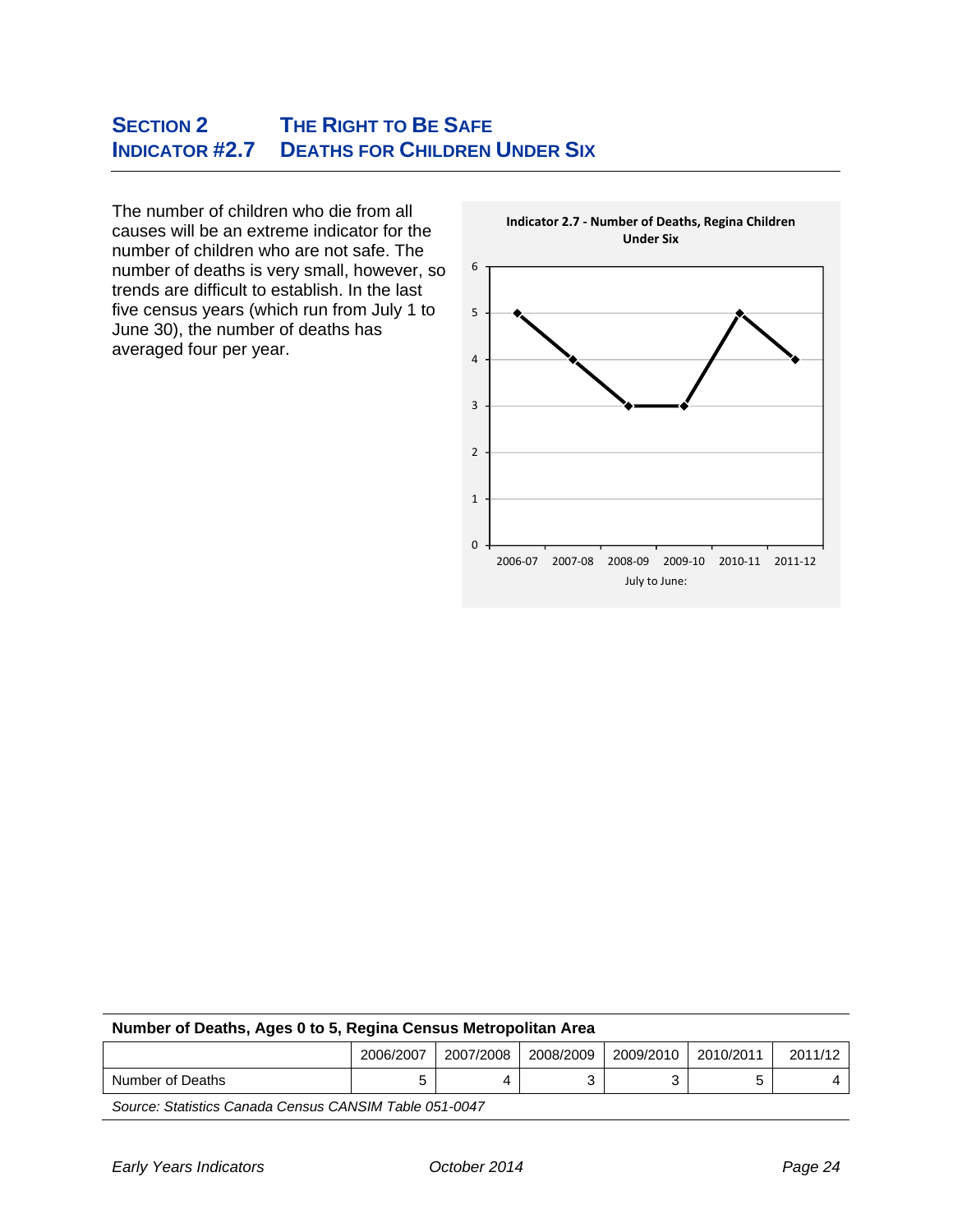#### **SECTION 2 THE RIGHT TO BE SAFE INDICATOR #2.8 INJURY RATES FOR CHILDREN UNDER SIX**

There are two indicators for the number of injuries to children and both are based on interaction with the health care system. Therefore they will not include minor injuries that do not involve a trip to the doctor or hospital. The group of codes in the International Classification of Diseases called "injuries and poisonings" will capture injuries, poisonings, drug overdoses, burns, and frostbite<sup>1</sup>. This indicator has both the number of children who receive physician services for these kinds of conditions and those children who are admitted to hospital with a primary diagnosis of injury or poisonings.

The number of children admitted to hospital for injuries and poisonings in 2011 was 113 which is near the five-year average of 102.

![](_page_26_Figure_3.jpeg)

| Injuries or Poisonings for Regina Children Ages 0 to 4                 |      |      |      |      |      |      |  |
|------------------------------------------------------------------------|------|------|------|------|------|------|--|
|                                                                        | 2006 | 2007 | 2008 | 2009 | 2010 | 2011 |  |
| Number of hospital separations                                         | 110  | 96   | 121  | 85   | 93   | 113  |  |
| Number of physician services<br>n/a<br>n/a<br>n/a<br>n/a<br>n/a<br>n/a |      |      |      |      |      |      |  |
| Source: Regina Qu'Appelle Health Region and Saskatchewan Health        |      |      |      |      |      |      |  |

 *1 The ICD codes include injuries and poisonings arising from complications of surgery and medical care but these are excluded from the counts.*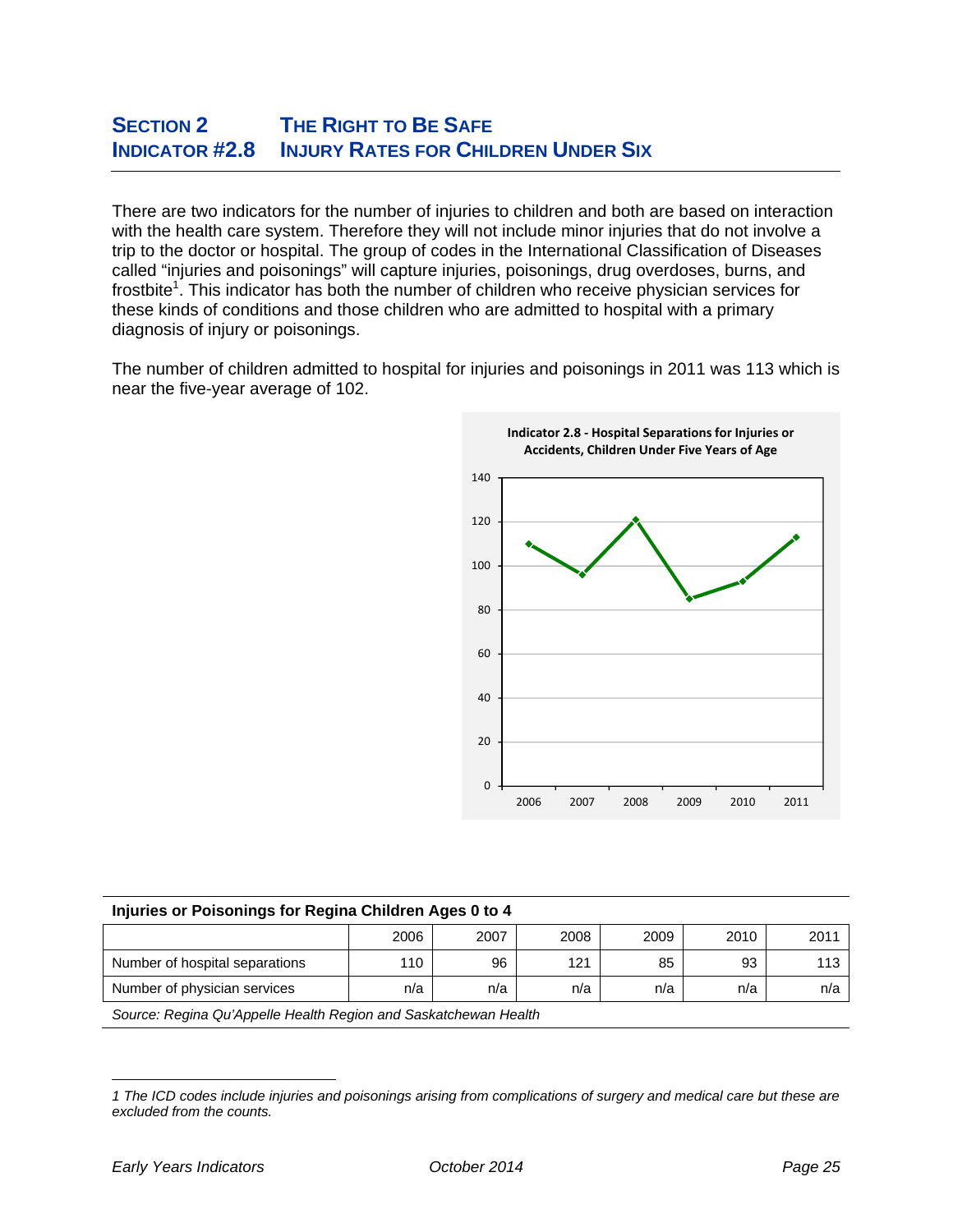# **SECTION 3: THE RIGHT TO BE YOU**

This section contains the indicators that pertain to the right of young children "to be you".

The indicators in this category are listed below.

- Indicator 3.1 Ethnic Diversity
- Indicator 3.2 Language Diversity
- Indicator 3.3 Aboriginal Identity
- Indicator 3.4 Early Development Instrument Social Competence Domain
- Indicator 3.5 Recent Immigrants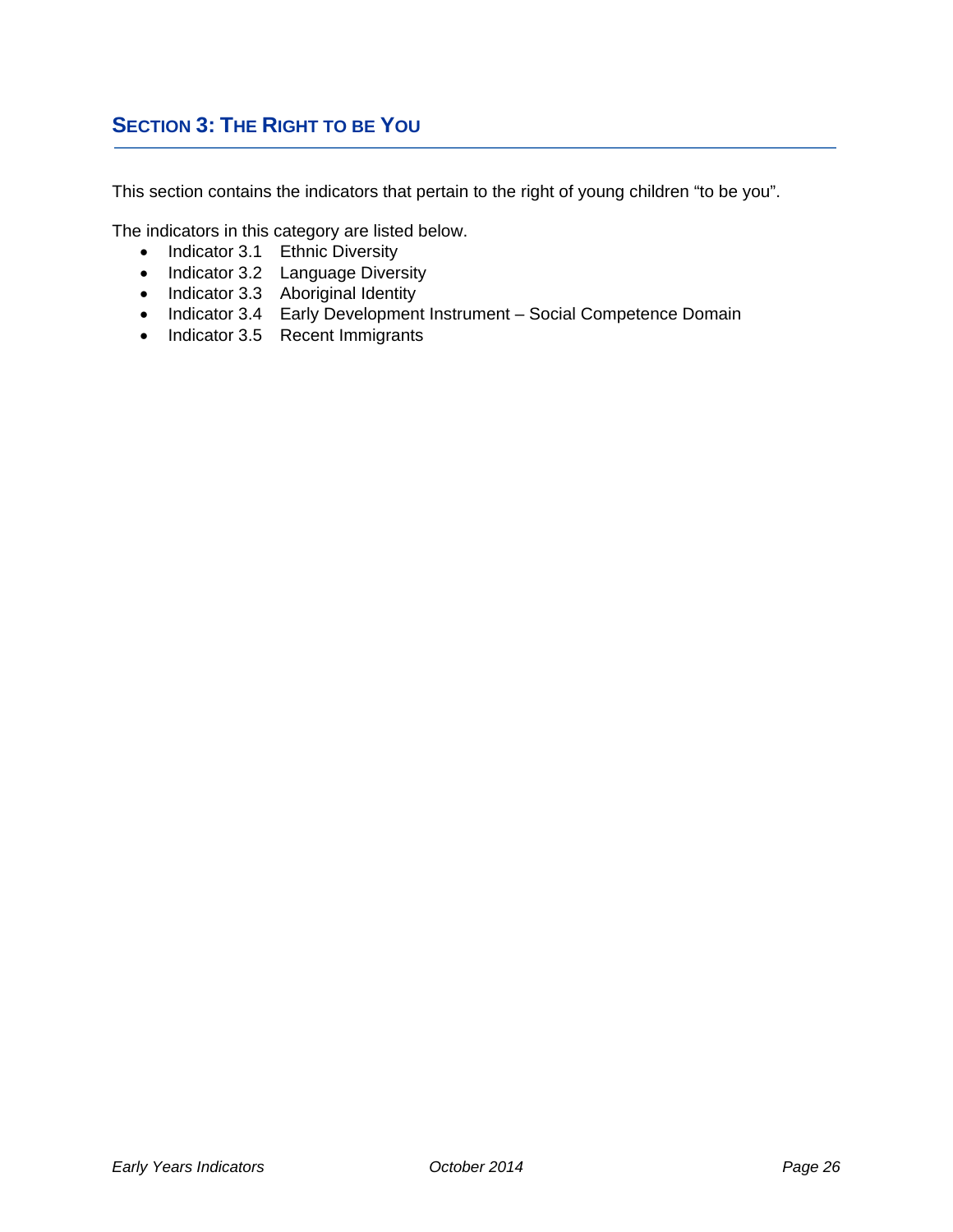# **SECTION 3** THE RIGHT TO BE YOU **INDICATOR #3.1 ETHNIC DIVERSITY**

Membership in a visible minority group is one of the best measures of ethnic diversity available from the Statistics Canada Census. This indicator is based on responses to the following question.

*"Is this person white, Chinese, South Asian (e.g. East Indian, Pakistani, Sri Lankan, etc.), Black, Filipino, Latin American, Southeast Asian (e.g. Cambodian, Indonesian, Laotian, Vietnamese, etc.), Arab, West Asian (e.g., Afghan, Iranian, etc.), Japanese, Korean, or Other"* 

In the past, this indicator has only been published for adults, namely those 15 years of age and older. In the 2011 National Household Survey (the name for the new "voluntary census"), the

data are published for the ethnic diversity of children as well. This indicator suggests that the ethnic diversity of young children will be higher than for their parents.

The figures show the rapid increase from 2006 to 2011 in the proportion of Regina's population who are members of a visible group.

![](_page_28_Figure_6.jpeg)

**Indicator 3.1 ‐ Ethnic Diversity ‐ Percentage of the Population of all Ages who are Members of a**

| Membership in a Visible Minority Group, Regina Census Metropolitan Area, Ages 15 and Older |                |          |          |          |       |  |  |  |
|--------------------------------------------------------------------------------------------|----------------|----------|----------|----------|-------|--|--|--|
|                                                                                            |                | 1996     | 2001     | 2006     | 2011  |  |  |  |
| Member of a visible<br>minority group as % of the<br>total population                      | All ages       | 5.4%     | 5.2%     | 6.2%     | 10.6% |  |  |  |
|                                                                                            | Under 15 years | $\cdots$ | $\cdots$ | $\cdots$ | 14.9% |  |  |  |
| Course Chataline Console Consus and National Household Cumpsi                              |                |          |          |          |       |  |  |  |

*Source: Statistics Canada Census and National Household Survey*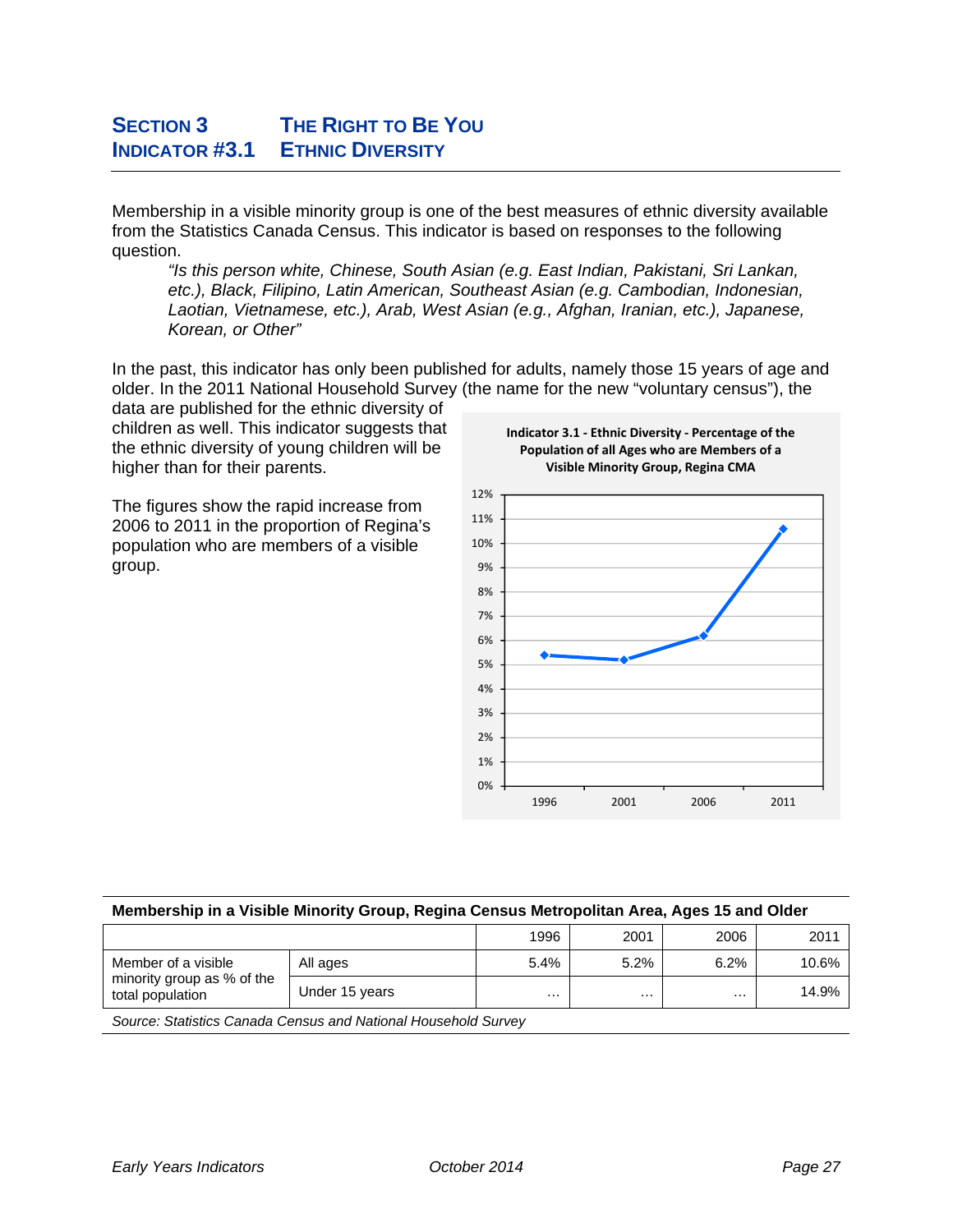# **SECTION 3** THE RIGHT TO BE YOU **INDICATOR #3.2 LANGUAGE DIVERSITY**

This indicator measures the diversity in languages spoken which might be considered part of the "right to be you". Of course, it is also important for children to learn English in order to be successful at school.

Two measures of language in the Statistics Canada census are used for this indicator. The first is the mother tongue which is the language learned at home in childhood and still understood by the individual at the time of the census. The second is the home language which refers to the language spoken most often at home.

The table shows the number of young children according to their mother tongue and whether or not they normally speak that language at

home. The figures are for the Regina CMA.

Of course, the vast majority of young children in Regina have English as their mother tongue and virtually all of these usually speak English at home. But language diversity is increasing among children in the Regina CMA.

In 2011, 10% of children have a mother tongue that is not solely English compared with 6% in 2006 and 4% in 2001.

![](_page_29_Figure_7.jpeg)

**Indicator 3.2 ‐ Language Diversity ‐ Percentage of**

# **Language Diversity, Regina Census Metropolitan Area, Population Under Five Years of Age**

| ັ                                                                               | . .<br>. .                   |          |        |        | ັ      |
|---------------------------------------------------------------------------------|------------------------------|----------|--------|--------|--------|
|                                                                                 |                              | 1996     | 2001   | 2006   | 2011   |
|                                                                                 | English                      | 12,845   | 10,910 | 9,960  | 11,875 |
|                                                                                 | English and another language | 100      | 90     | 60     | 225    |
| Mother tongue                                                                   | All others                   | 485      | 355    | 545    | 1,095  |
|                                                                                 | Total                        | 13,430   | 11,355 | 10,565 | 13,205 |
| Home language                                                                   | English                      | $\cdots$ | 11,020 | 10,155 | 11,980 |
|                                                                                 | English and another language | $\cdots$ | 75     | 85     | 325    |
|                                                                                 | All others                   | $\cdots$ | 255    | 330    | 900    |
|                                                                                 | Total                        | $\cdots$ | 11,355 | 10,565 | 13,205 |
| $O_{2}$ and $O_{3}$ and $O_{4}$ and $O_{4}$ and $O_{5}$ and $O_{6}$ and $O_{7}$ |                              |          |        |        |        |

*Source: Statistics Canada Census*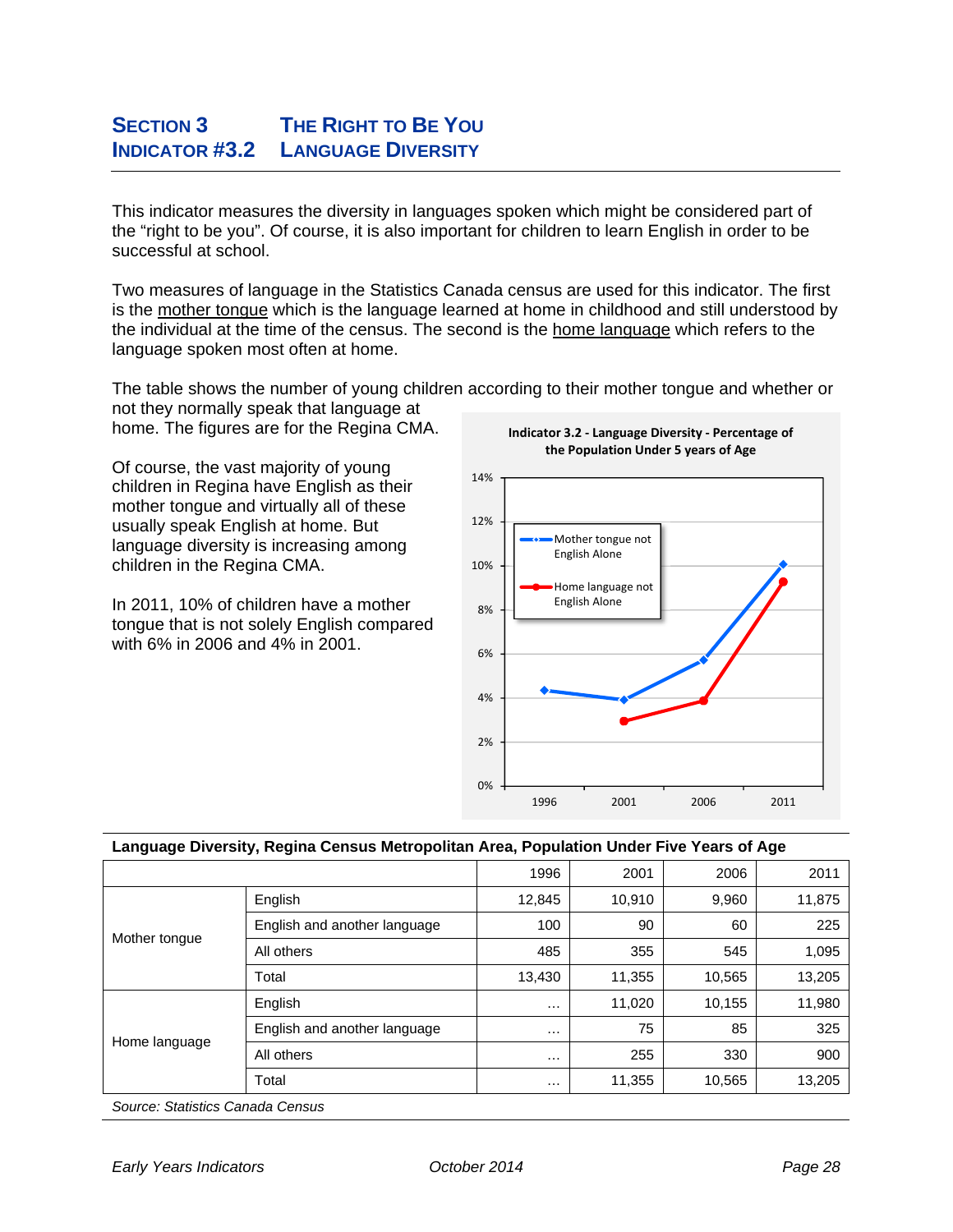# **SECTION 3** THE RIGHT TO BE YOU **INDICATOR #3.3 ABORIGINAL IDENTITY**

The most recent statistics describing the number of young Aboriginal children in Regina is from the 2011 National Household Survey (the name for the new "voluntary census"). The data in this section use the concept of Aboriginal "identity" which refers to those persons who:

- reported identifying with at least one Aboriginal group, i.e. North American Indian, Métis or Inuit (Eskimo), and/or
- reported being a Treaty Indian or a Registered Indian as defined by *The Indian Act* of Canada and/or
- were members of an Indian Band or First Nation.

Over time, patterns in Aboriginal self-identification have changed so caution should be exercised in analyzing trends over time in

Aboriginal identity. In recent years, a growing number of people who had not previously identified with an Aboriginal group are now doing so.

The number of young Aboriginal people in Regina declined in absolute terms from 1996 to 2006 but increased from 2006 to 2011. However, the proportion of all children under 5 years of age has grown steadily from 17% in 1996 to 20% in 2011.

![](_page_30_Figure_8.jpeg)

#### **Aboriginal Identity, Regina Census Metropolitan Area, Population Under Five Years of Age**

|                                                                | 1996   | 2001   | 2006   | 2011   |  |  |  |
|----------------------------------------------------------------|--------|--------|--------|--------|--|--|--|
| <b>First Nations Identity</b>                                  | 1,480  | 1,405  | 1.315  | 1,710  |  |  |  |
| Métis and Other Aboriginal Identity                            | 795    | 650    | 705    | 940    |  |  |  |
| <b>Aboriginal Total</b>                                        | 2,275  | 2.055  | 2.010  | 2,655  |  |  |  |
| Total Children Under Five Years of Age                         | 13.430 | 11.355 | 10.565 | 13,265 |  |  |  |
| Aboriginal as Percentage of the Total                          | 16.9%  | 18.1%  | 19.0%  | 20.0%  |  |  |  |
| Source: Statistics Canada Census and National Household Survey |        |        |        |        |  |  |  |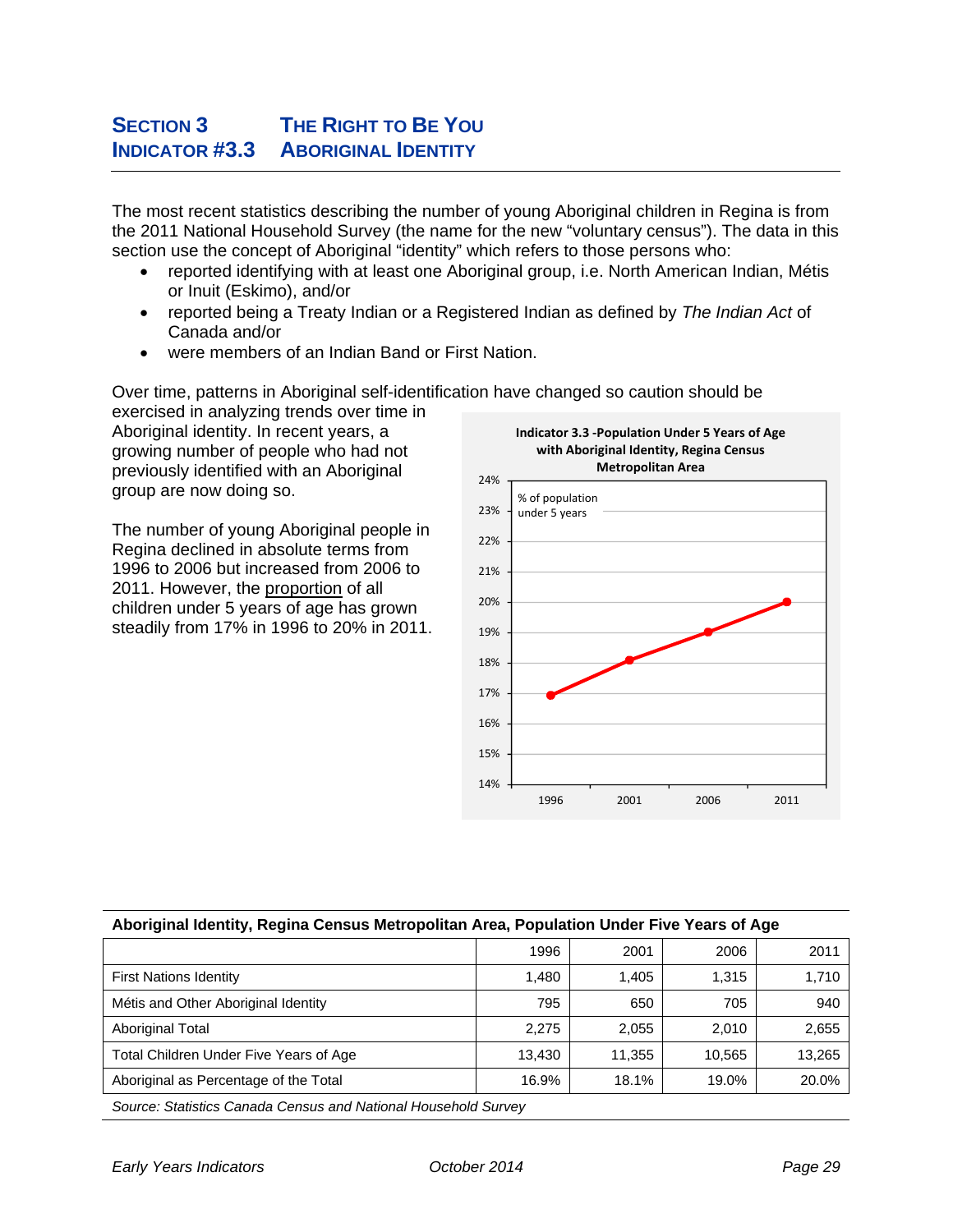#### **SECTION 3** THE RIGHT TO BE YOU **INDICATOR #3.4 EDI – SOCIAL COMPETENCY DOMAIN**

The Early Development Instrument (EDI) was developed by the Offord Centre for Child Studies at McMaster University in Canada. It is based on a checklist of children's development measured when they are in kindergarten. The questionnaire is completed by the teachers. The EDI has been established as a valid survey to gauge child well-being during the kindergarten year. It measures development in five separate domains – the social competency domain is used here as a measure of "the right to be you".

EDI results are measured against the Canadian averages established by the Offord Centre. Children in the 76th to 100th percentile in EDI scores are very ready for school. Children scoring in the 26th to the 75th percentile are considered ready to take advantage of school

opportunities. Children scoring in the 11th to 25th percentile are at risk for challenges in the school environment. Children with scores in the bottom 10th percentile of EDI scores are considered to be vulnerable for challenges succeeding in the school environment.

The table below shows the proportion of Regina children scoring in the lowest 10th percentile on the EDI's social competency domain. These children are probably not fully ready to meet the demands of school. The proportion with low scores is near the provincial and national averages.

![](_page_31_Figure_5.jpeg)

#### **Early Development Instrument – Social Competency Domain, 2009-11 Baseline**

|                                                   | National Average | Saskatchewan | Regina |
|---------------------------------------------------|------------------|--------------|--------|
| Percent with low scores $(10th$ percentile)       | $9.2\%$          | 9.6%         | 9.2%   |
| Source: Early Years Branch, Ministry of Education |                  |              |        |

*Early Years Indicators October 2014 Page 30*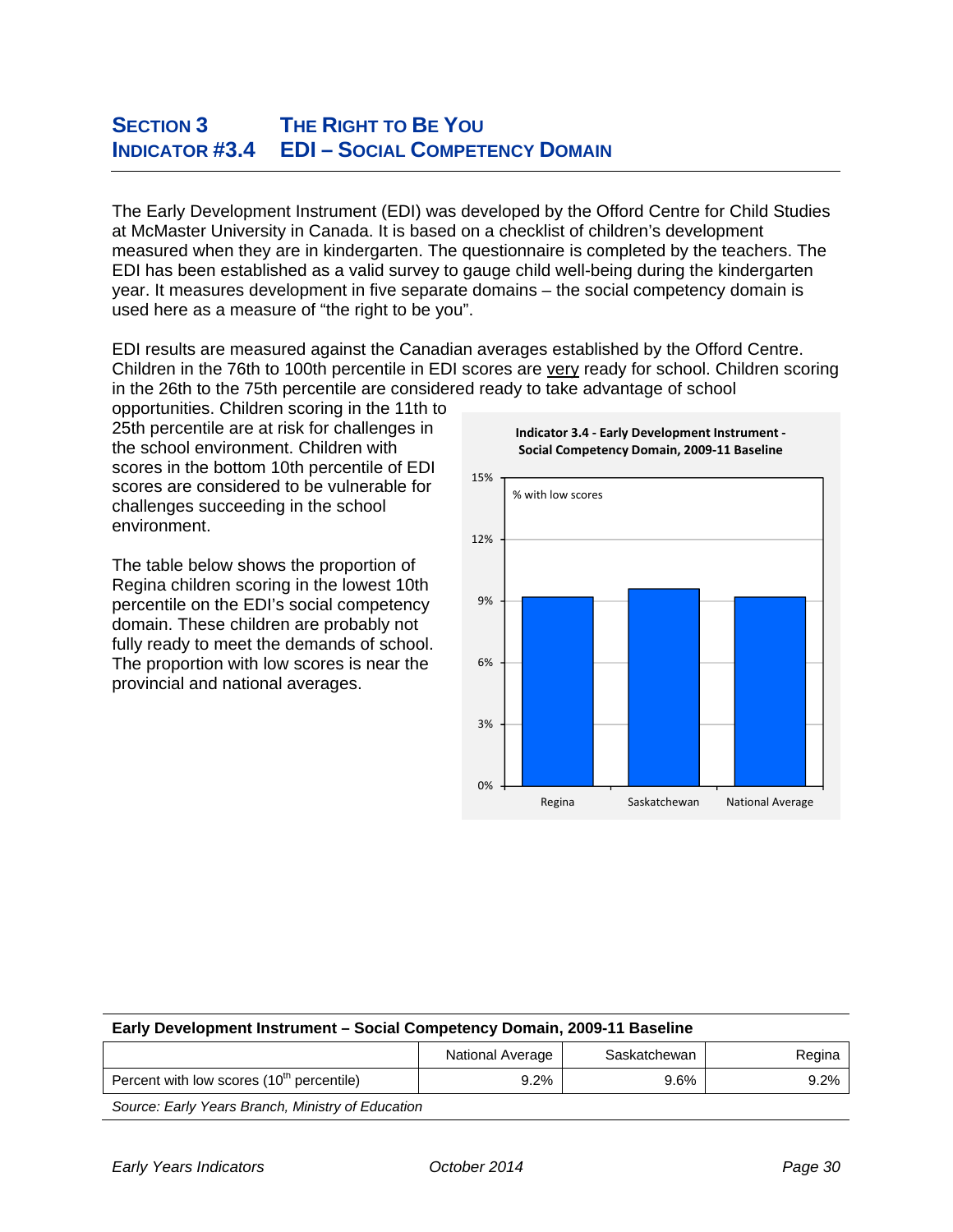# **SECTION 3** THE RIGHT TO BE YOU **INDICATOR #3.5 RECENT IMMIGRANTS**

The number of immigrants to Regina who are under six years of age is a measure of the challenge in affording children the "right to be you" because many immigrant children will be from visible minority groups or have language barriers.

These figures are estimates from Citizen and Immigration Canada for the Regina Census Metropolitan Area. They cover the children who move to Regina directly from other countries. That is, they do not include recent immigrants who move to the city from other parts of Canada or Saskatchewan nor do they measure the number who move to other provinces after coming to Regina. They also exclude children who are born to recent immigrants.

The number of immigrants to Regina is increasing rapidly because the provincial government's Saskatchewan Immigrant Nominee Program has led to a rapid influx of immigrants to the province and many of these immigrants are young families moving to Regina.

In the twelve months from July 2011 to June 2012, the number of children moving to Regina from other countries is estimated at 441 which is more than double the number three years ago.

![](_page_32_Figure_5.jpeg)

| The Number of Immigrants to the Regina Census Metropolitan Area, Ages 0 to 5 |                            |           |           |           |           |         |
|------------------------------------------------------------------------------|----------------------------|-----------|-----------|-----------|-----------|---------|
|                                                                              | Census year (July to June) |           |           |           |           |         |
|                                                                              | 2006/2007                  | 2007/2008 | 2008/2009 | 2009/2010 | 2010/2011 | 2011/12 |
| New immigrants moving directly<br>to the Regina CMA                          | 95                         | 130       | 193       | 279       | 320       | 441     |
| $\sim$<br><u>.</u>                                                           |                            |           |           |           |           |         |

*Source: Statistics Canada CANSIM Table 051-0047*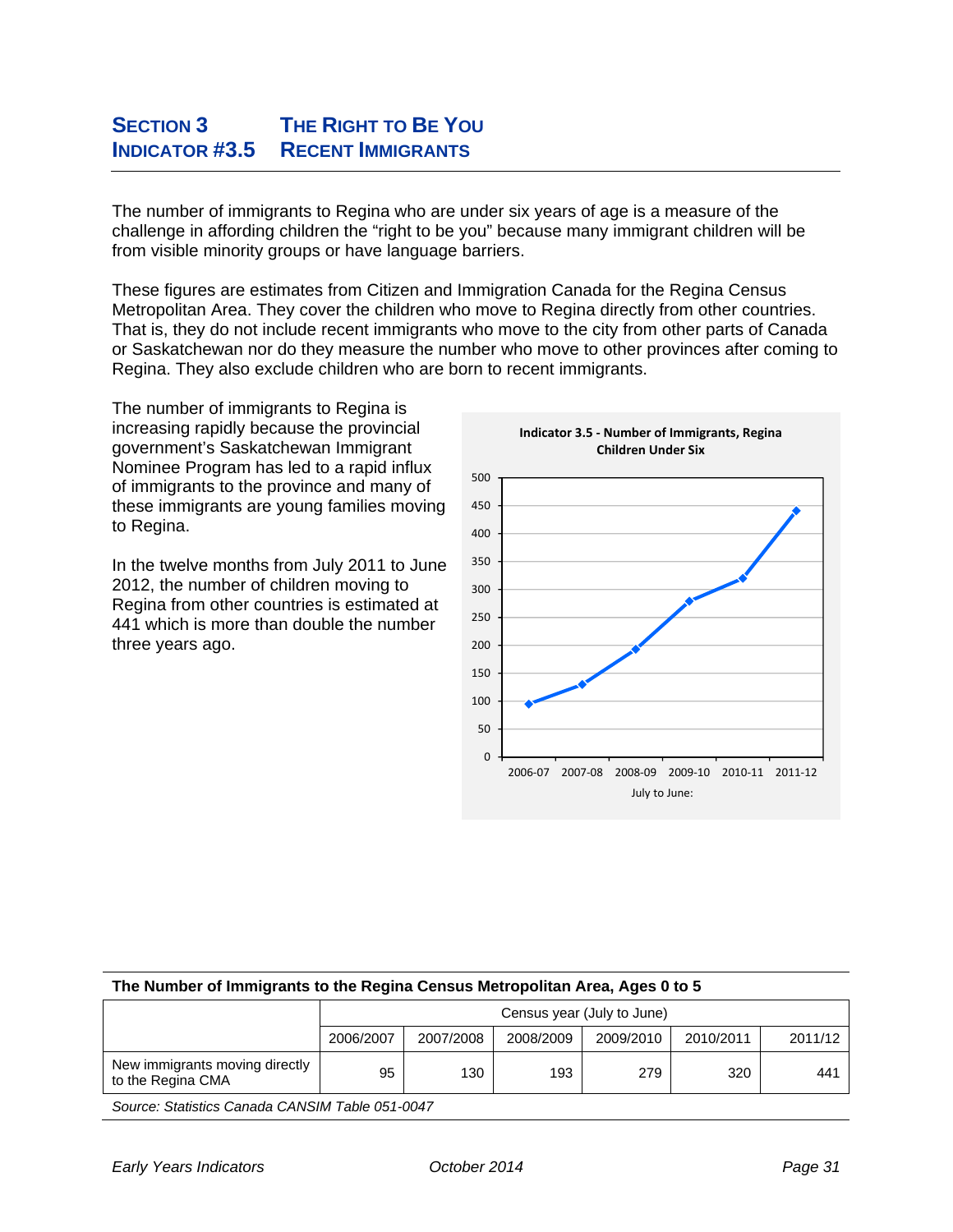# **SECTION 4: THE RIGHT TO LOVING RELATIONSHIPS**

This section contains the indicators that pertain to the right of young children to have loving relationships.

The indicators in this category are listed below.

- Indicator 4.1 Attendance at pre-natal programs
- Indicator 4.2 Assessment of Risk Factors<br>• Indicator 4.3 Early Development Indicators
- Early Development Indicators Emotional Maturity Domain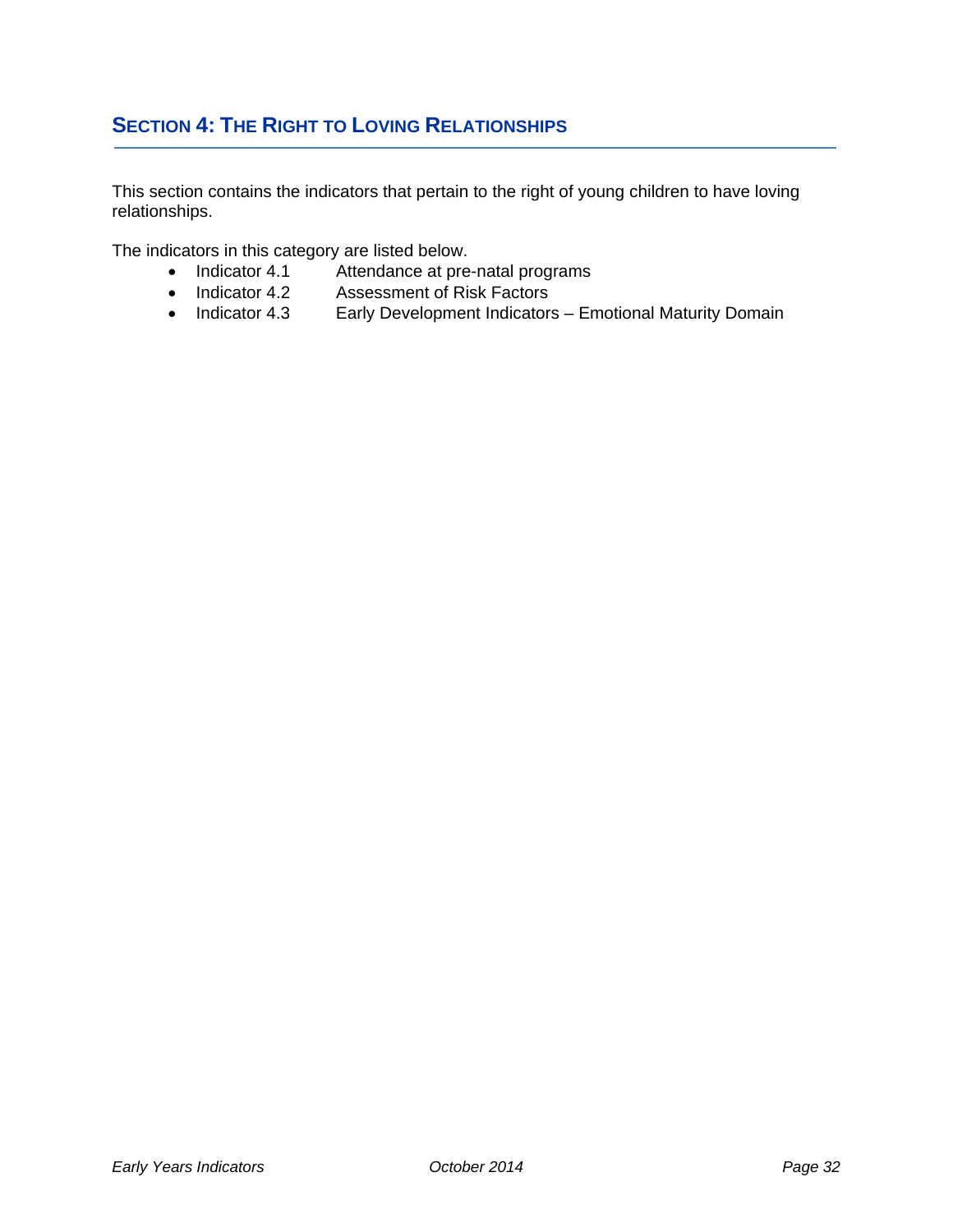#### **SECTION 4 THE RIGHT TO LOVING RELATIONSHIPS INDICATOR #4.1 ATTENDANCE AT PRE-NATAL PROGRAMS**

Attendance at pre-natal programs may be an indirect measure of the right to a loving relationship because it may indicate that the parent(s) are determined to learn how to be successful. Prenatal classes offer information on healthy pregnancies, labour and delivery, breastfeeding, caring for the baby, and ways to help the family adjust to the new child. There is a \$10 charge for class materials.

Note that attendance will be lower among women who are having their second or third child.

The figures show a drop in attendance from 2008-09 to 2010-11 with a rapid increase in 2011- 12. The same pattern is evident among the women who attend.

![](_page_34_Figure_4.jpeg)

| Attendance at Pre-Natal Classes Conducted by the Regina Qu'Appelle Health Region, Regina City |         |         |         |         |  |
|-----------------------------------------------------------------------------------------------|---------|---------|---------|---------|--|
|                                                                                               | 2008-09 | 2009-10 | 2010-11 | 2011-12 |  |
| Total attendance                                                                              | 620     | 462     | 370     | 522     |  |
| Number of women                                                                               | 317     | 233     | 185     | 267     |  |
| Source: Regina Qu'Appelle Health Region                                                       |         |         |         |         |  |

*Early Years Indicators October 2014 Page 33*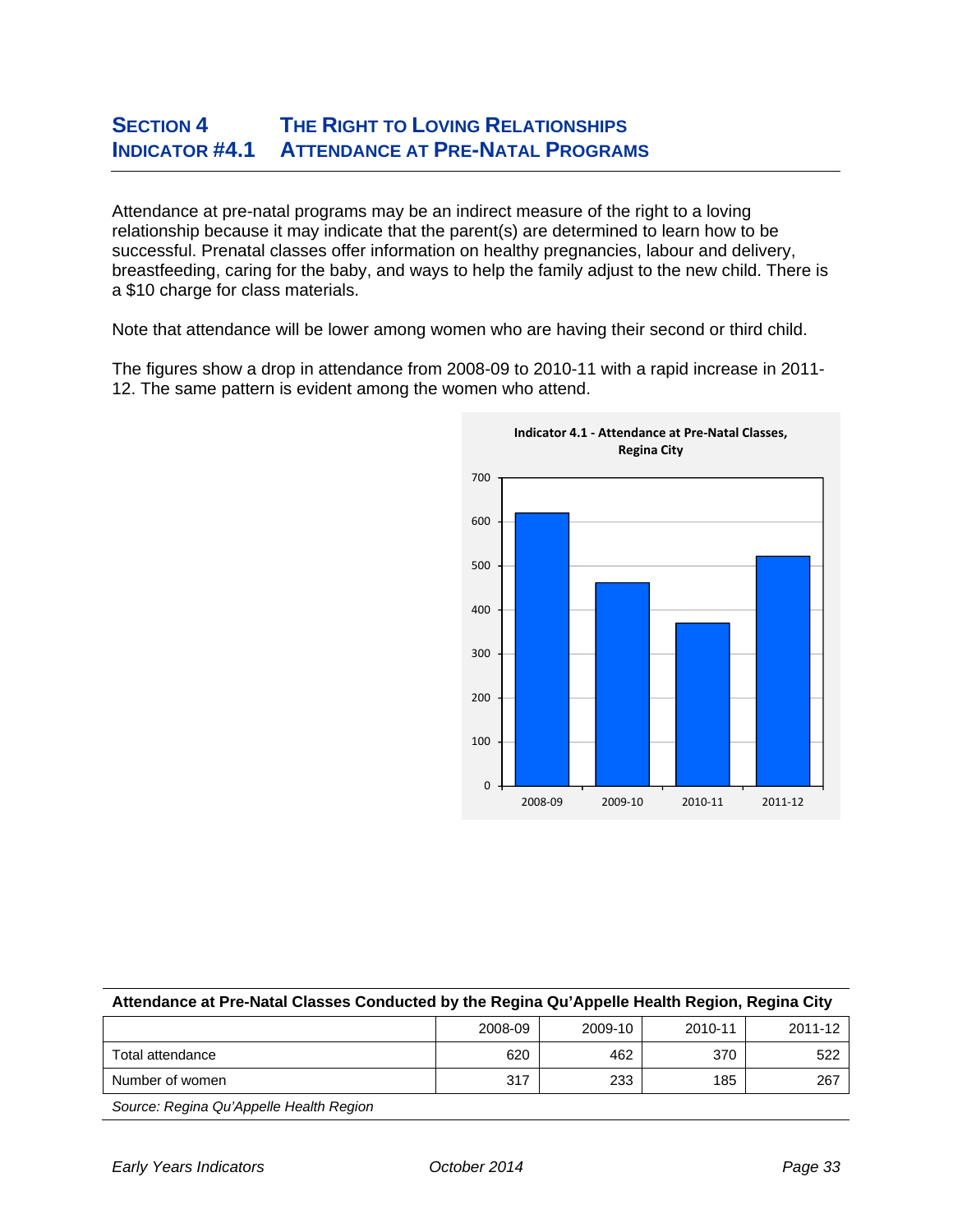### **SECTION 4 THE RIGHT TO LOVING RELATIONSHIPS INDICATOR #4.2 ASSESSMENT OF RISK FACTORS**

Women who are having a baby fill out a voluntary survey when they are in the hospital for delivery. The survey assesses a number of risk factors including those that are indicative of potential physical health problems.

The overall risk indicator and three specific measures from this survey were captured as proxy measures for the right to a loving relationship:

- mother has poor social support (in either a two-parent or lone-parent family);
- financial difficulties;
- postpartum depression or psychosis; and
- the overall risk factor.

Note that these surveys measure the risk of a poor relationship between the mother and child and are not evidence that a loving relationship is absent.

There is no evidence of an upward or downward trend in these indicators over the past three years. Two of the four indicators registered declines from 2009-10 to 2011- 12 and two registered increases.

![](_page_35_Figure_9.jpeg)

**Indicator 4.2 ‐ Risk Assessment from the In‐**

#### **Assessment of Risk Factors, Selected Results from the In-Hospital Baby Questionnaire, Regina City**

|                                                              | 2008/2009 | 2009/2010 | 2010/2011 |
|--------------------------------------------------------------|-----------|-----------|-----------|
| Number of surveys                                            | 2,357     | 2,208     | 2,163     |
| Percent of Moms with poor social support                     | 3.7%      | 3.5%      | 4.0%      |
| Percent of Moms reporting financial difficulties             | 11.6%     | 12.1%     | 10.9%     |
| Percent of Moms reporting postpartum depression or psychosis | 9.2%      | 7.6%      | 8.5%      |
| Percent with high risk factors (score of 20 or more)         | 7.3%      | 7.3%      | 6.2%      |
| Source: Regina Qu'Appelle Health Region                      |           |           |           |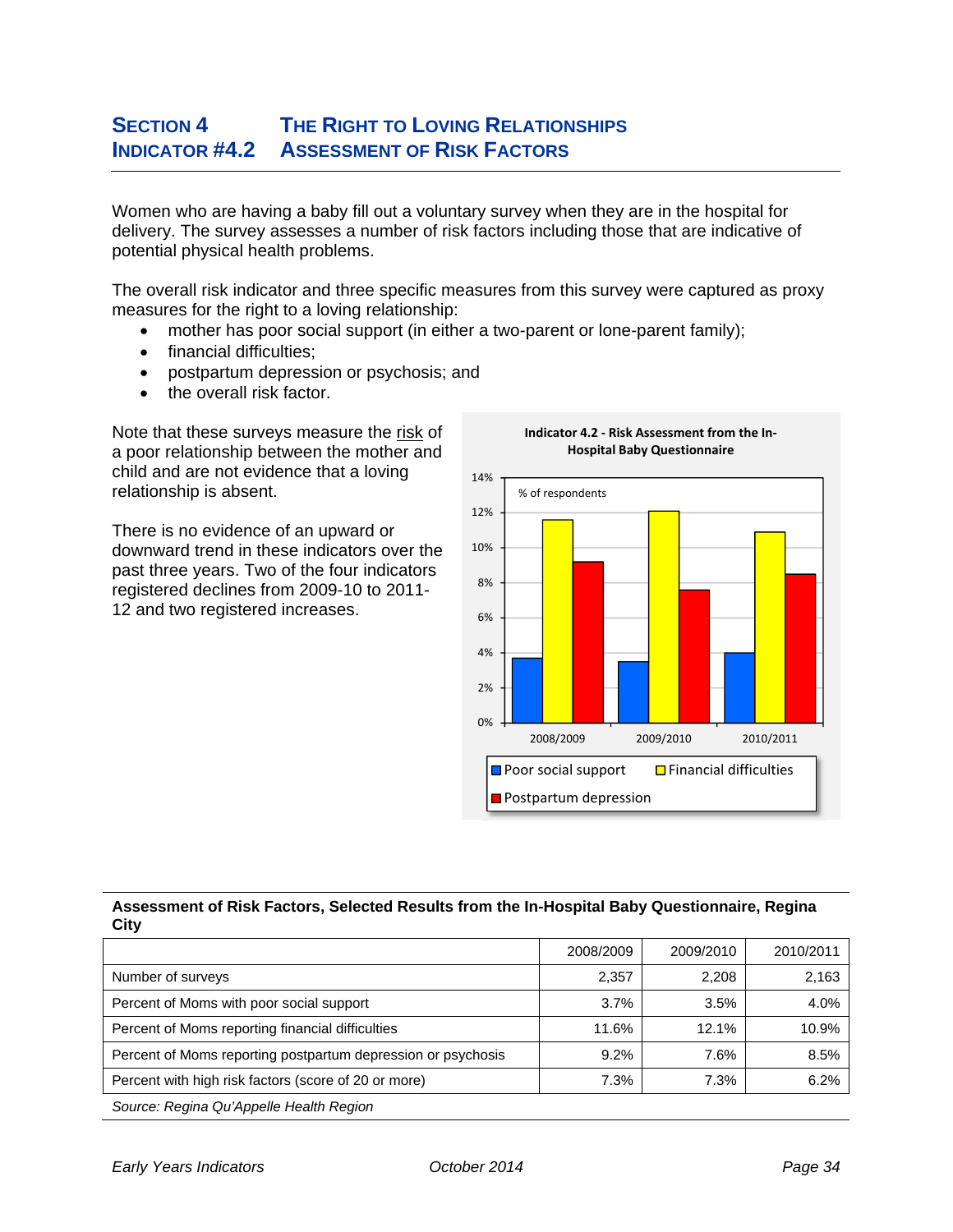# **SECTION 4 THE RIGHT TO LOVING RELATIONSHIPS INDICATOR #4.3 EDI - EMOTIONAL MATURITY DOMAIN**

The Early Development Instrument (EDI) was developed by the Offord Centre for Child Studies at McMaster University in Canada. It is based on a checklist of children's development measured when they are in kindergarten. The questionnaire is completed by the teachers. The EDI has been established as a valid survey to gauge child well-being during the kindergarten year. It measures development in five separate domains – the emotional maturity domain is used here as a measure of the right to loving relationships.

EDI results are measured against the Canadian averages established by the Offord Centre. Children in the 76th to 100th percentile in EDI scores are very ready for school. Children scoring in the 26th to the 75th percentile are considered ready to take advantage of school

opportunities. Children scoring in the 11th to 25th percentile are at risk for challenges in the school environment. Children with scores in the bottom 10th percentile of EDI scores are considered to be vulnerable for challenges succeeding in the school environment.

The table below shows the proportion of Regina children scoring in the lowest 10th percentile on the EDI's emotional maturity domain. These children are probably not fully ready to meet the demands of school. The proportion of Regina's children with low scores is slightly higher than the provincial and national averages.

![](_page_36_Figure_5.jpeg)

**Indicator 4.3 ‐ Early Development Instrument ‐**

#### **Early Development Instrument – Emotional Maturity Domain, 2009-11 Baseline**

|                                                   | National Average | Saskatchewan | Regina |
|---------------------------------------------------|------------------|--------------|--------|
| Percent with low scores $(10th$ percentile)       | 10.7%            | 11.3%        | 11.7%  |
| Source: Early Years Branch, Ministry of Education |                  |              |        |

*Early Years Indicators October 2014 Page 35*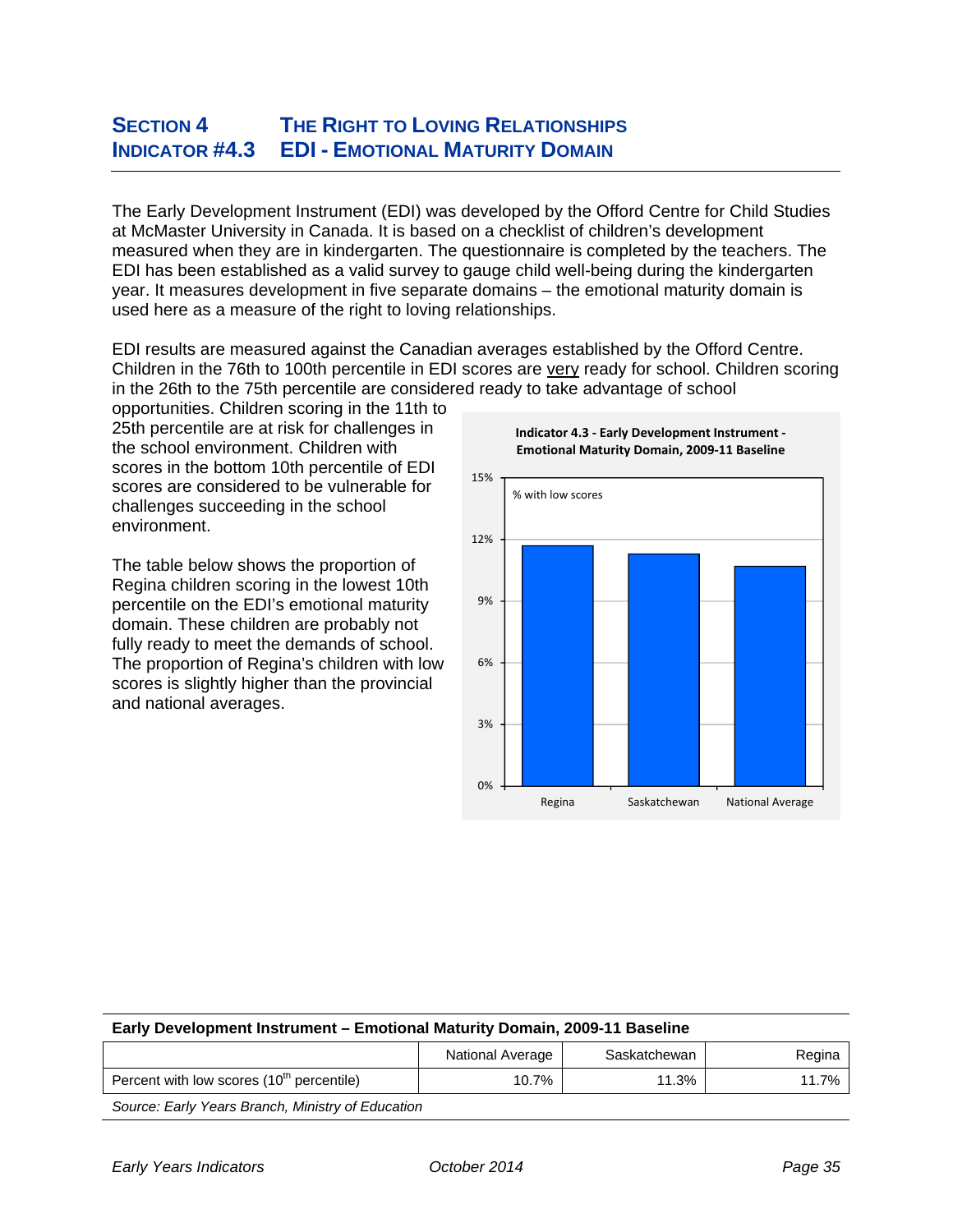# **SECTION 5: THE RIGHT TO LIFELONG LEARNING**

This section contains the indicators that pertain to the right of young children to have access to lifelong learning.

The indicators in this category are listed below.

- Indicator 5.1 Availability of Pre-Kindergarten Programs
- Indicator 5.2 Enrollment in Kindergarten Programs<br>
Indicator 5.3 Infant Care and Day Spaces<br>
Indicator 5.5 Early Development Instrument
- Infant Care and Day Spaces
- Attendance at Regina Public Library Programs
- Early Development Instrument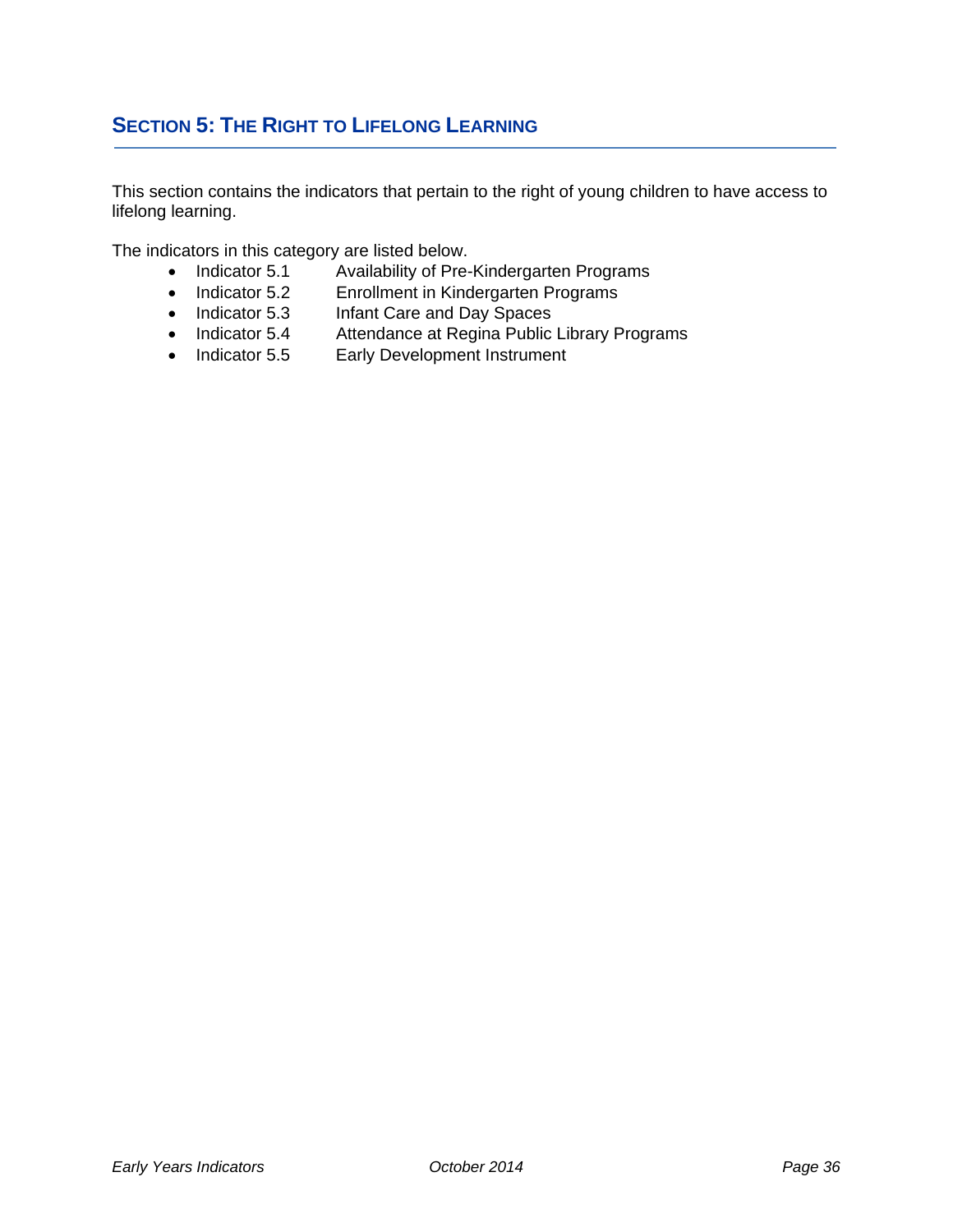### **SECTION 5 THE RIGHT TO LIFELONG LEARNING INDICATOR #5.1 AVAILABILITY OF PRE-KINDERGARTEN PROGRAMS**

The number of pre-kindergarten spaces available in Regina schools is a good indicator of how many young children living in the city have the opportunity to begin the life-long learning at an early age. The pre-kindergarten program funded by the provincial government is designed for three-year-old and four-year-old children. Children who would benefit most from enhanced programming are prioritized for enrolment.

The number of pre-kindergarten spaces is increasing dramatically in Regina, growing by an average of nearly 100 spaces per year from 2007-08 to 2011-12, the equivalent of 16% per year. About two-thirds of the spaces are in the public school system.

![](_page_38_Figure_3.jpeg)

#### **Number of Pre-Kindergarten Spaces, Regina Schools**

|                         | As of September 30th |      |      |      |      |  |  |  |  |  |
|-------------------------|----------------------|------|------|------|------|--|--|--|--|--|
|                         | 2007                 | 2008 | 2009 | 2010 | 2011 |  |  |  |  |  |
| Regina Public Schools   | 304                  | 368  | 384  | 512  | 560  |  |  |  |  |  |
| Regina Separate Schools | 176                  | 208  | 224  | 256  | 304  |  |  |  |  |  |
| Total                   | 480                  | 576  | 608  | 768  | 864  |  |  |  |  |  |
|                         |                      |      |      |      |      |  |  |  |  |  |

*Source: Early Years Branch, Saskatchewan Ministry of Education*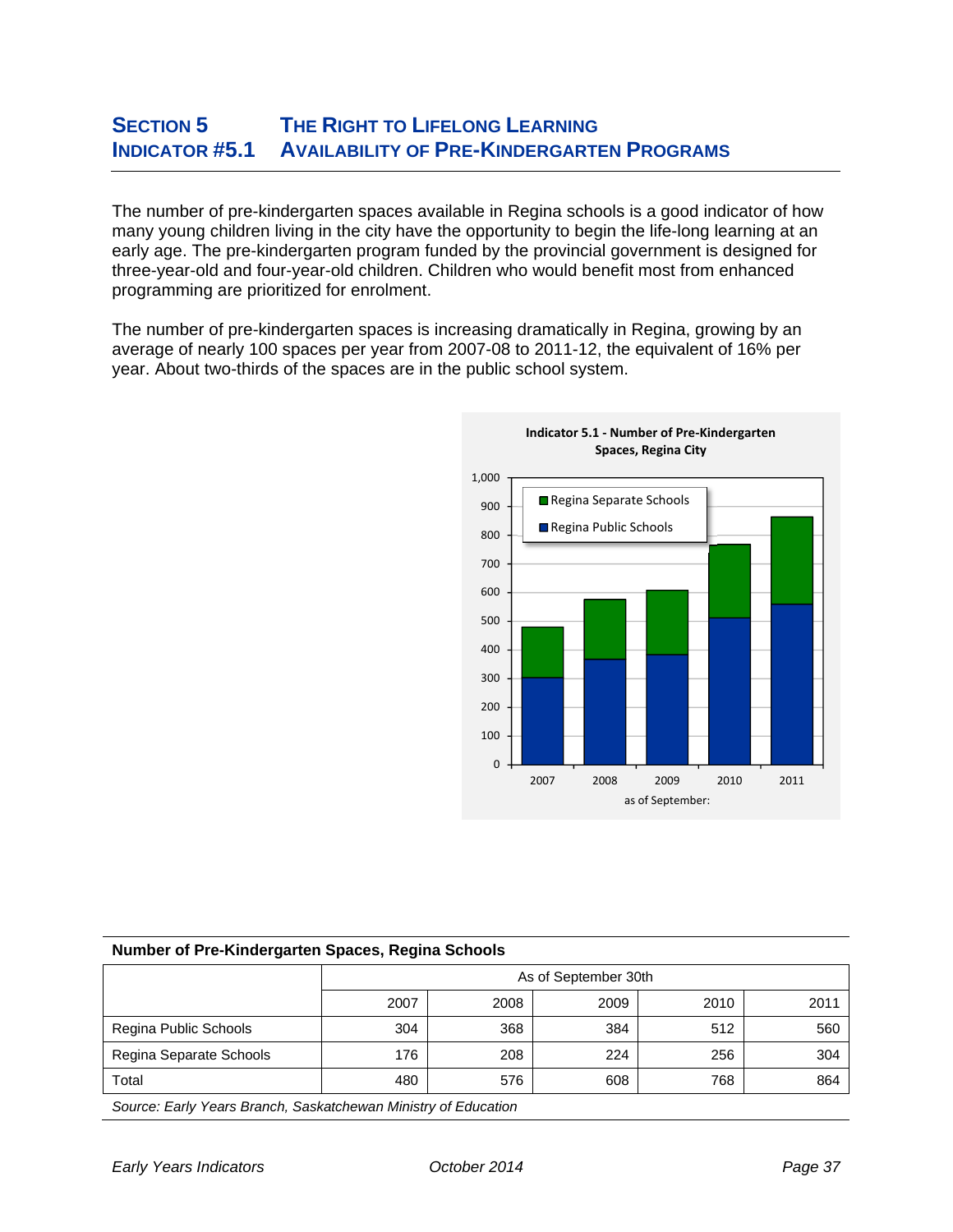#### **SECTION 5 THE RIGHT TO LIFELONG LEARNING INDICATOR #5.2 ENROLLMENT IN KINDERGARTEN PROGRAMS**

An effective kindergarten program builds on the principles of early learning and pays particular attention to the environment and the roles of conversation and play in children's learning experiences. This makes enrollment in kindergarten programs a useful indicator for the right to lifelong learning.

The Regina Public School Board had, in 2012, 43 schools that offer a kindergarten program. The total enrollment, as of September 2011, was 1,512 students, an average annual increase of 4.2% from enrollment of 1,285 in 2007.

The Regina Separate School Board had, in 2012, 23 schools that offer a kindergarten program.

The total enrollment, as of September 2011, was 783 students, an average annual increase of 3.9% from enrollment of 1,285 in 2007.

Total enrollment in Regina was 2,295 as of September 2011, a 4.1% increase from the 1,958 in 2007.

![](_page_39_Figure_6.jpeg)

#### **Enrollment in Kindergarten, Regina Schools**

|                         | As of September 30th |       |       |       |       |
|-------------------------|----------------------|-------|-------|-------|-------|
|                         | 2007                 | 2008  | 2009  | 2010  | 2011  |
| Regina Public Schools   | 1,285                | 1,287 | 1,430 | 1.423 | 1,512 |
| Regina Separate Schools | 673                  | 652   | 706   | 715   | 783   |
| Total                   | 1.958                | 1,939 | 2,136 | 2,138 | 2,295 |
|                         |                      |       |       |       |       |

*Source: Early Years Branch, Saskatchewan Ministry of Education*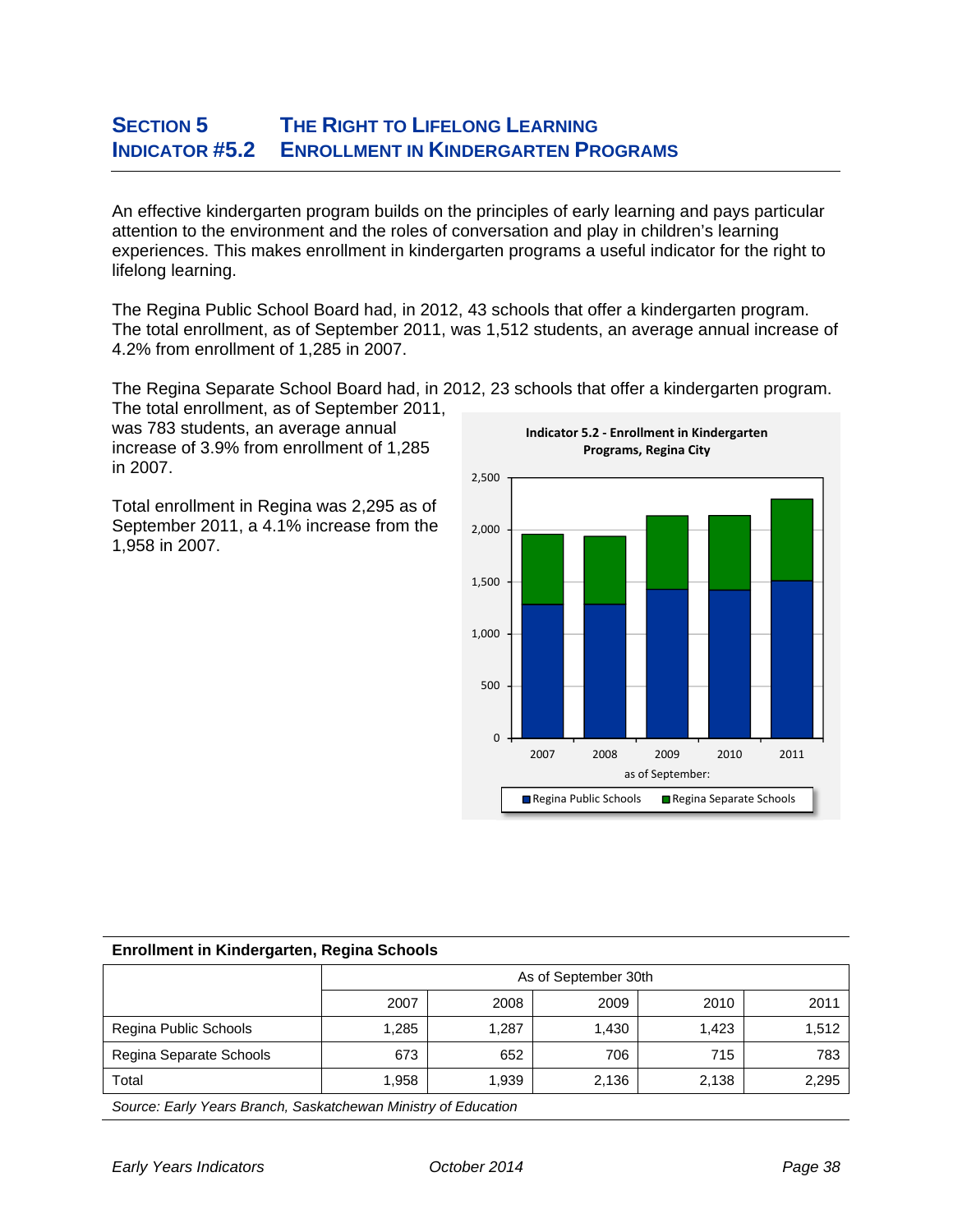# **SECTION 5 THE RIGHT TO LIFELONG LEARNING INDICATOR #5.3 INFANT AND DAY CARE SPACES**

There are a variety of different child care arrangements that parents choose. These include arrangements that are not regulated by governments such as live-in caregivers and care by family members. Licensed child care facilities, on the other hand, are monitored by the provincial Ministry of Education and are used here as one indicator of the right to lifelong learning.

Child care facilities fall into two categories – child care homes and child care centres. In child care homes the caregiver looks after the children in their own home with a maximum of eight children in a family home and twelve children in a group home. Up to three or six children, respectively, may be infants or toddlers. In child care centres, infant spaces are tracked separately.

The number of child care spaces in Regina has grown from just under 3,000 in 2008 to nearly 3,500 in 2012. This is equivalent to an increase of 4.0% per year. All of the increase has been in child care centres; the number of spaces in home-based care has declined.

![](_page_40_Figure_4.jpeg)

| Number of Infant and Child Care Spaces, Regina City |                                |                  |                         |       |       |       |  |  |
|-----------------------------------------------------|--------------------------------|------------------|-------------------------|-------|-------|-------|--|--|
|                                                     |                                | As of March 31st |                         |       |       |       |  |  |
|                                                     |                                | 2008             | 2009                    | 2010  | 2011  | 2012  |  |  |
| Child care<br>centres                               | Infant spaces                  | 135              | 141                     | 174   | 189   | 189   |  |  |
|                                                     | Other spaces                   | 2,119            | 2,196                   | 2,458 | 2,621 | 2,645 |  |  |
|                                                     | Total                          | 2,254            | 2,337                   | 2,632 | 2,810 | 2,834 |  |  |
| Home-based child care                               |                                | 699              | 652                     | 668   | 640   | 621   |  |  |
| Total                                               |                                | 2,953            | 2,989                   | 3,300 | 3,450 | 3,455 |  |  |
| $\sim$                                              | $\cdots$<br>$\sim$<br>$\cdots$ |                  | $\cdot$ $\cdot$ $\cdot$ |       |       |       |  |  |

*Source: Early Years Branch, Saskatchewan Ministry of Education*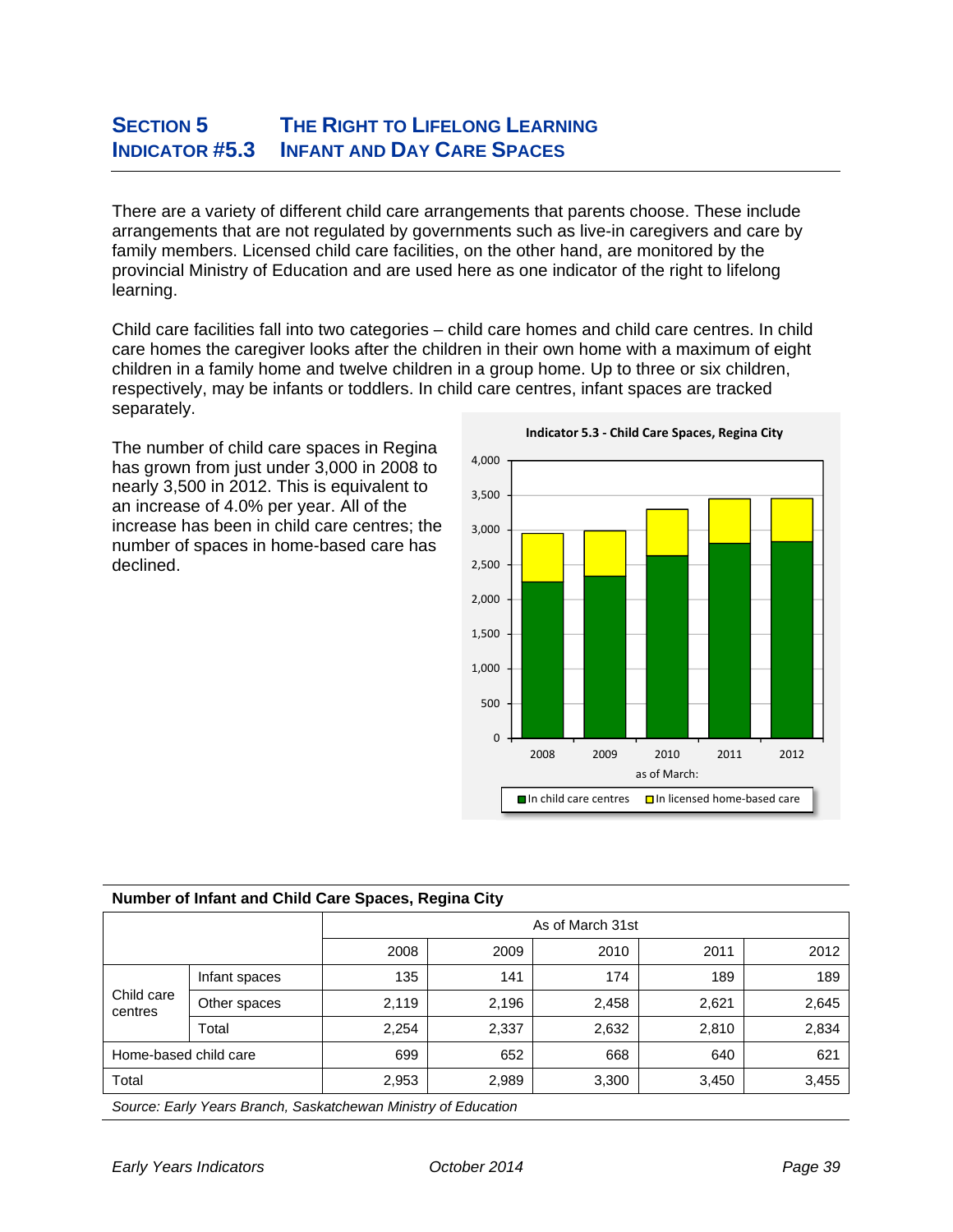### **SECTION 5 THE RIGHT TO LIFELONG LEARNING INDICATOR #5.4 ATTENDANCE AT REGINA PUBLIC LIBRARY PROGRAMS**

The Regina Public Library offers several programs that are geared toward pre-school children at the various locations in Regina. Attendance at these will depend on how often they offered, their popularity, and the number of pre-school children in the city.

The table below shows that the number of programs and attendance in 2011.

![](_page_41_Figure_3.jpeg)

| Number of Programs and Attendance, Regina Public Library Programs Geared Towards Children |          |            |  |  |
|-------------------------------------------------------------------------------------------|----------|------------|--|--|
|                                                                                           | 2011     |            |  |  |
|                                                                                           | Programs | Attendance |  |  |
| Daycare Visits                                                                            | 279      | 6,000      |  |  |
| <b>Family Storytime</b>                                                                   | 168      | 2,810      |  |  |
| Mainly Mother Goose                                                                       | 306      | 7,561      |  |  |
| Preschool Storytime                                                                       | 262      | 5,149      |  |  |
| <b>Puppet Shows</b>                                                                       | 84       | 4,666      |  |  |
| Storybag Drop-in                                                                          | 483      | 3,783      |  |  |
| <b>Toddler Time</b>                                                                       | 264      | 5,854      |  |  |
| Preschool Film Programs                                                                   | 20       | 780        |  |  |
| Total                                                                                     | 1,866    | 36,603     |  |  |
| Source: Regina Public Library                                                             |          |            |  |  |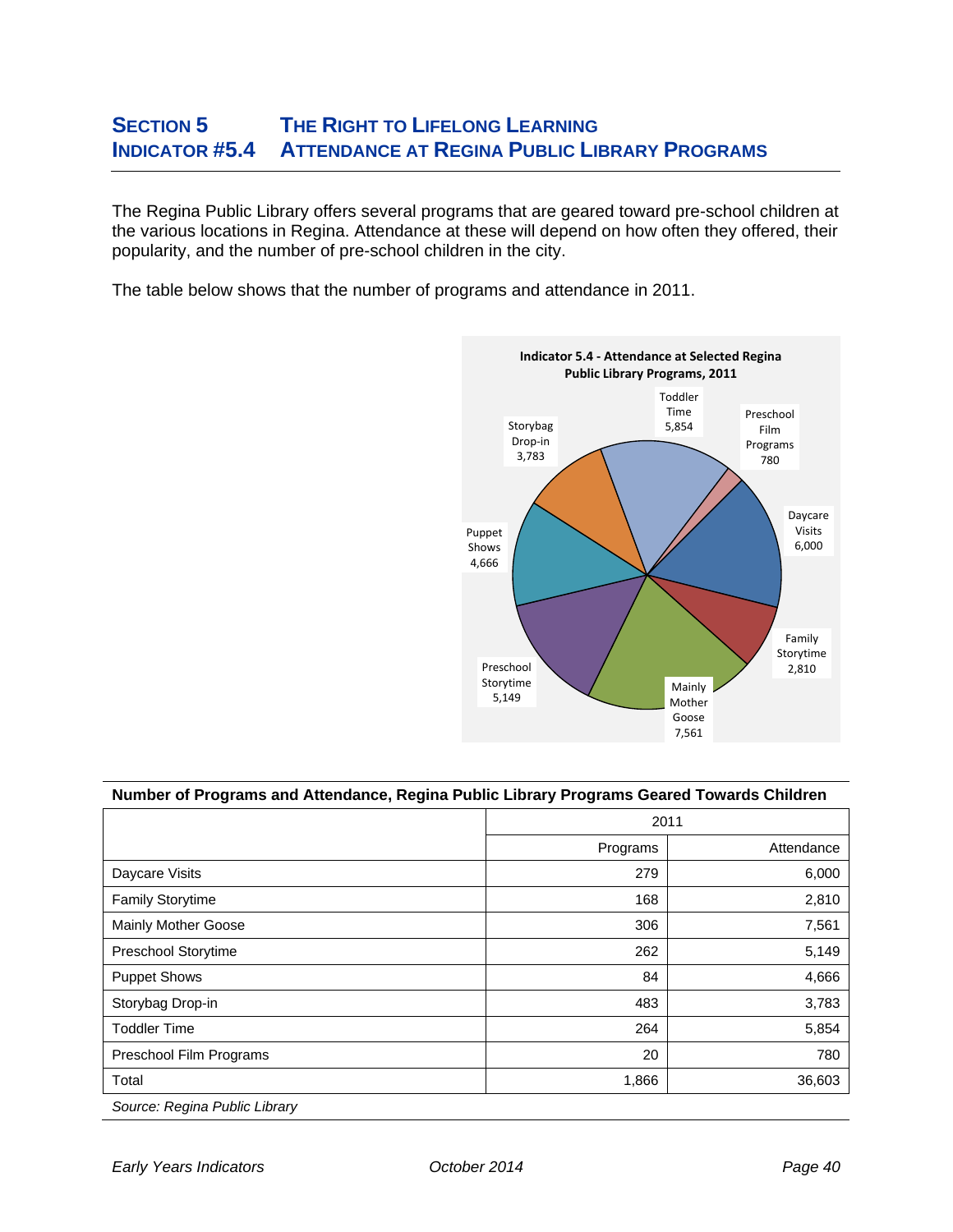# **SECTION 5 THE RIGHT TO LIFELONG LEARNING INDICATOR #5.5 EARLY DEVELOPMENT INSTRUMENT**

The Early Development Instrument (EDI) was developed by the Offord Centre for Child Studies at McMaster University in Canada. It is based on a checklist of children's development measured when they are in kindergarten. The questionnaire is completed by the teachers. The EDI has been established as a valid survey to gauge child well-being during the kindergarten year. It measures development in five separate domains with the overall EDI used here as a measure of the right to lifelong learning.

EDI results are measured against the Canadian averages established by the Offord Centre. Children in the 76th to 100th percentile in EDI scores are very ready for school. Children scoring in the 26th to the 75th percentile are considered ready to take advantage of school

opportunities. Children scoring in the 11th to 25th percentile are at risk for challenges in the school environment. Children with scores in the bottom 10th percentile of EDI scores are considered to be vulnerable for challenges succeeding in the school environment.

The table below shows that a third of Regina children score in the lowest 10th percentile on one of the EDI's five domains. This is well above the provincial and national averages. The proportion of Regina's children who have low scores in multiple domains is also above the national average.

![](_page_42_Figure_5.jpeg)

**Indicator 5.5 ‐ Early Development Instrument, 2009‐11 Baseline**

#### **Early Development Instrument, Regina City, 2009-11 Baseline**

| Percent with low scores (10 <sup>th</sup> percentile) | National Average | Saskatchewan | Regina |
|-------------------------------------------------------|------------------|--------------|--------|
| On one domain                                         | 25.4%            | 30.2%        | 33.7%  |
| On two domains                                        | 12.4%            | 16.0%        | 17.9%  |
| On three or more domains                              | 3.8%             | 5.1%         | 5.6%   |
| Source: Farly Years Branch, Ministry of Education     |                  |              |        |

*Source: Early Years Branch, Ministry of Education*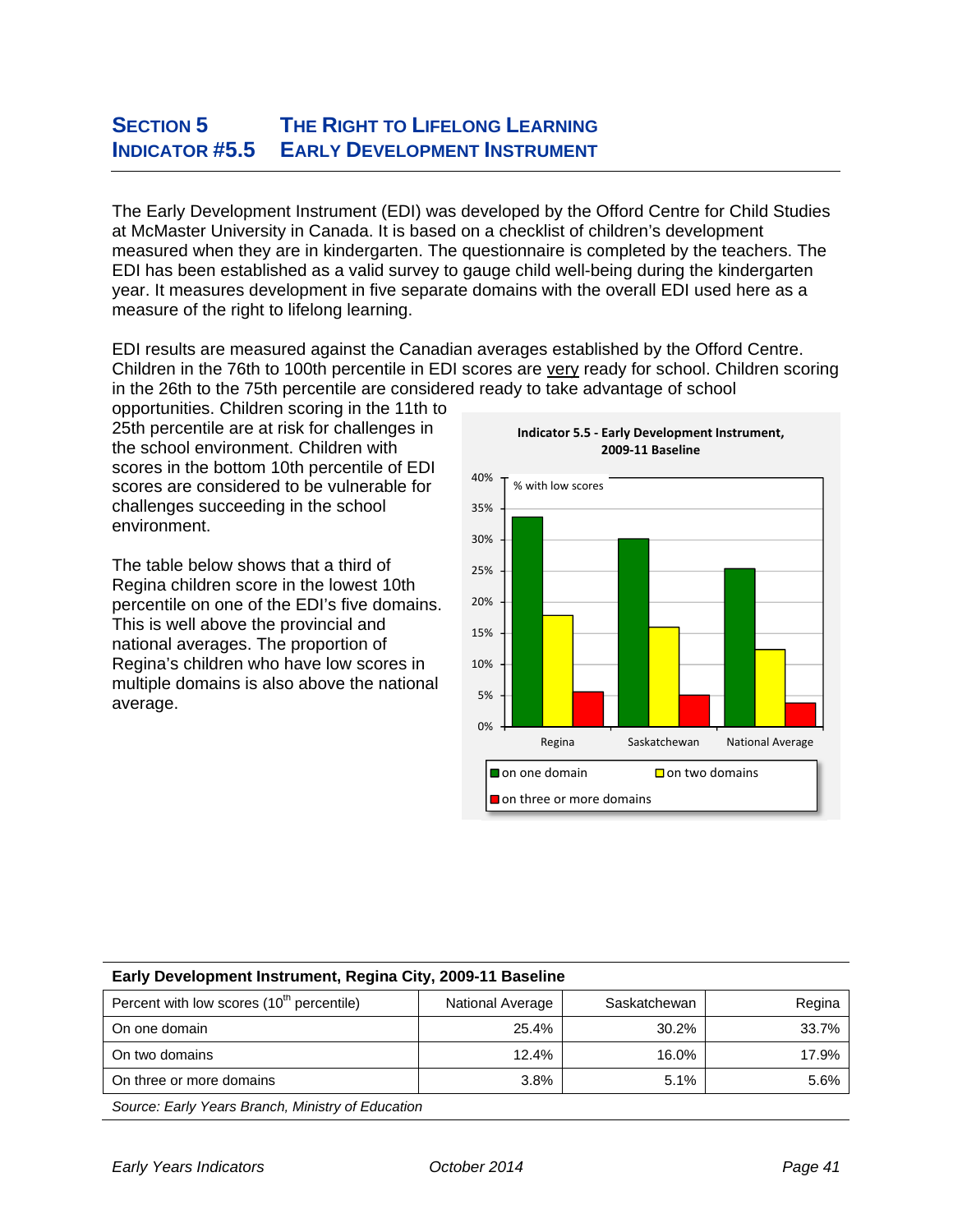# **SECTION 6: THE RIGHT TO PLAY AND BE PHYSICALLY ACTIVE**

This section contains the indicators that pertain to the right of young children to play and be physically active.

We were able to find only one indicator in this category.

• Indicator 6.1 Participation in Sports and Recreation Programs